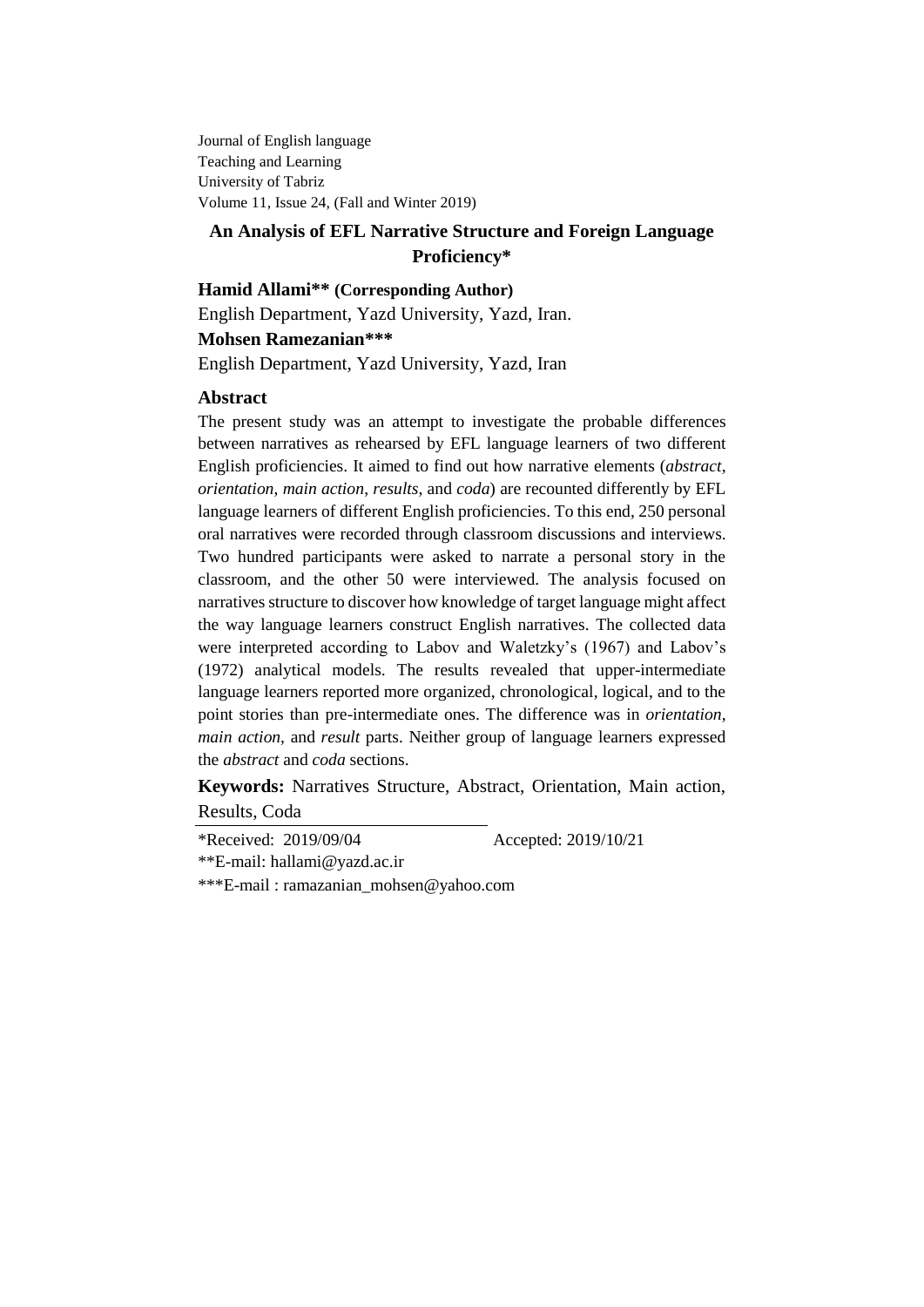### **Introduction**

The aim of language teaching and learning is to prepare language learners to use the target language in real world situations, and narratives are part of any conversation in community (Labov, 1997). The ability to recount narratives helps language learners to deal with real world situations when they become a part of society in which a second language is needed to achieve communicative goals. Narratives are similar to the real world situations more than any other manipulated tasks.

Narrative inquiry emphasizes the stories which teachers and students narrate in the classroom which are mostly about their lived experiences as rehearsed in oral or written forms. Teachers normally talk about their professional development in their career, and language learners recount stories about their lived and imagined experiences (Barkhuizen, 2014). In research era, teachers' narratives are elicited for professional purposes, identity studies, and educational improvement. The present study focuses on learners' narratives to find out how different language proficiency levels might affect them.

Critical pedagogical approaches encourage the use of teachers' narratives as a means of developing teaching skills (Barkhuizen, 2008; Hewson, 2007), and the use of students' narratives as a source of information for designing appropriate teaching programs (Thornbury, 2000). However, narratives have not widely been recognized as potentially powerful learning strategies in other areas of the curriculum, particularly in developing valuable sociopragmatic skills (Thornbury & Slade, 2006). The incorporation of narratives into the curriculum offers teachers demonstrably effective means in their efforts to negotiate highstakes environments such as workplace settings. Weinstein (1999) mentioned that the learners' stories can be used in L2 classrooms as a means to develop language learners' abilities. The learners' lived experiences can be a part of curriculum as they are of interest to the learners and create a sense of friendship. Wajnryb (2003) proposed three ways to incorporate learners' narratives in language classrooms, i.e. stories as language means, genre, and storied classroom. Storied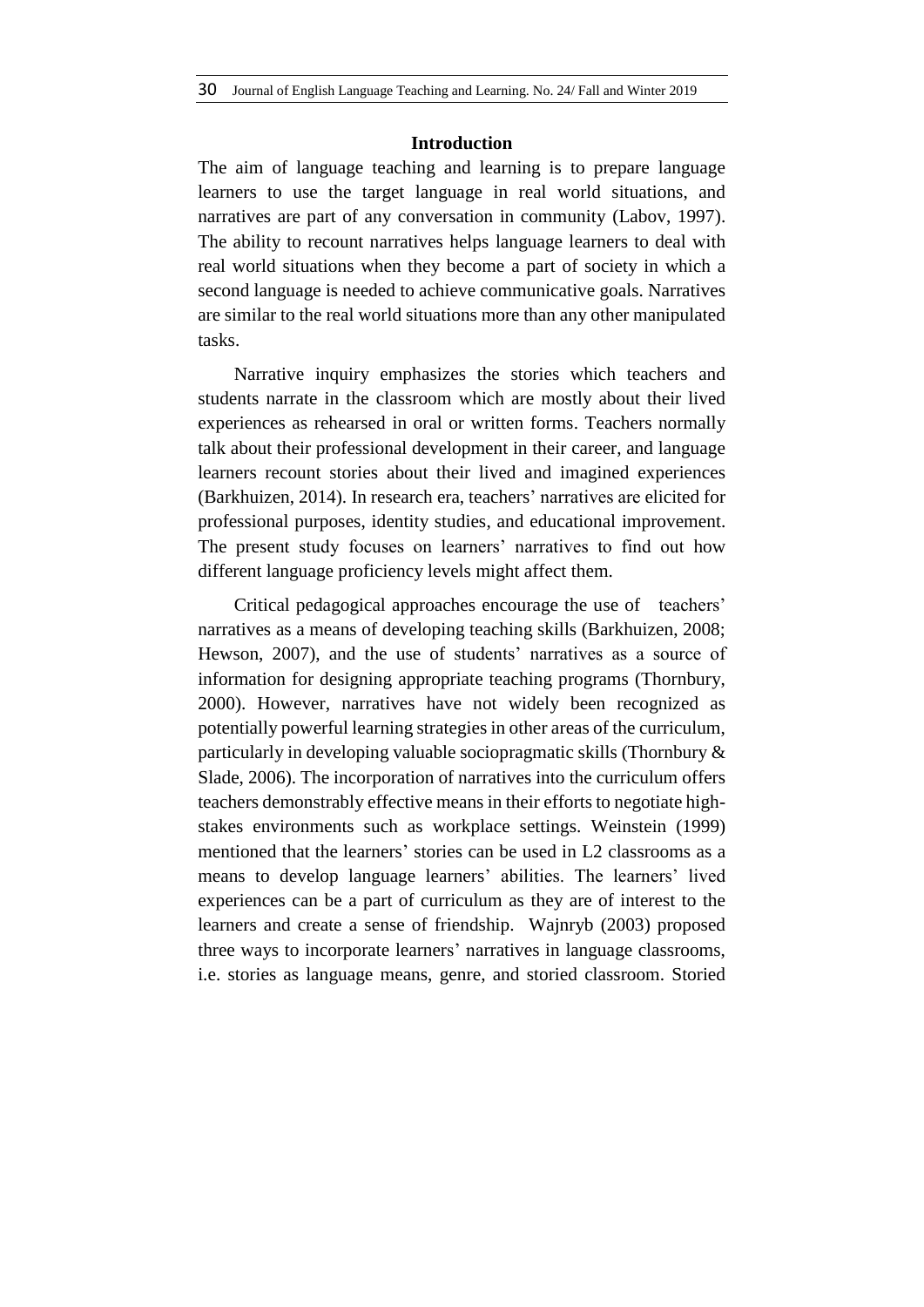classroom in her terms was using storytelling to establish class cohesion and community.

Language learners' lived narratives are rich sources of authentic material as they are purposeful, focus on real life experiences, help to interact better in the classrooms, and involve language learners in communicative tasks (Guariento & Morely, 2001). Furthermore, storytelling is a powerful motivator for language learners to participate in class activities. Essig (2005) asserted that sharing of personal experiences might have positive influence on language learning. Language learners like lived stories which are real and new for them. As the definition of narrative shows, stories have some reportable events in them that the narrator finds interesting to tell, and the recipient finds interesting to hear. Narratives are not similar to the prefabricated texts which are not much interesting for language learners. Additionally, narratives are language learners' experiences that happen in the context and culture in which the learners live. The learners understand them easily and make a good relationship with them.

## **Theoretical Framework**

New approaches within narrative inquiry focus on the content of stories (e.g. Mishler, 1995; Elliot, 2005; Riessman, 2008; De Fina & Georgakopoulou, 2012). These scholars draw a boundary line between naturalist and constructivist approaches as the former revolves around what is said and the latter resorts to how it is said. However, the form of narratives cannot be ignored especially within applied linguistics and sociolinguistics.

In language teaching and learning context, form is as important as content since language learners have their own ideologies, thoughts, beliefs, values, and cultural codes (what are at the center of focus for content analysts). The most important issue is how to express that content.

Labovian models were criticized mostly for their focus on form and structure. The other criticism was the distinction they made between clauses. Elliott (2005) and De Fina and Georgakopoulou (2012)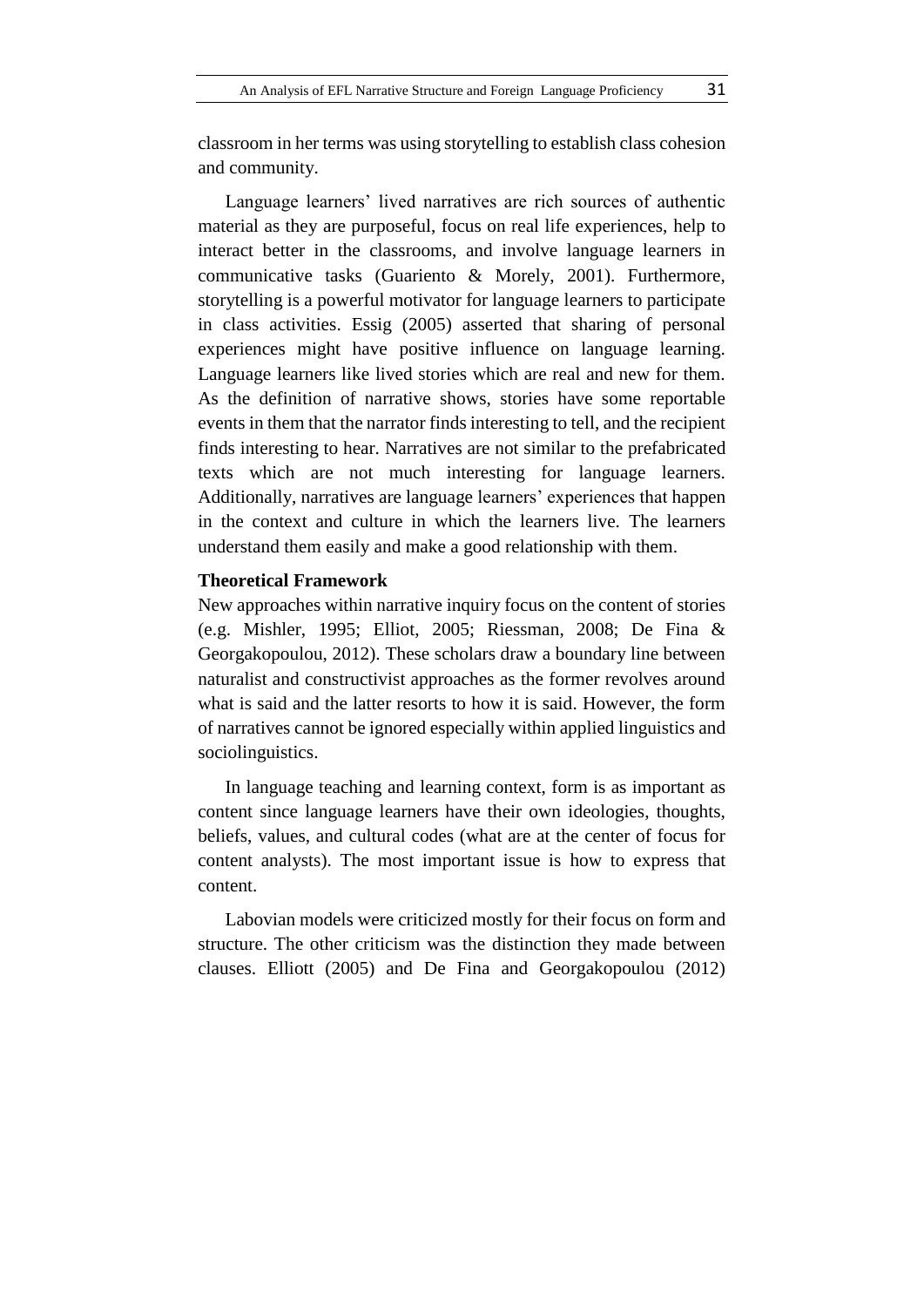mentioned that clauses can have more than one function in a narrative which has remained unsolved. Although multi-functionality of narrative clauses is assumed as a drawback of Labovian models, it can be argued that it is the nature of language. Although Mishler (1995), Elliot (2005), Riessman (2008), and De Fina & Georgakopoulou (2012) believe in the focus on interaction in their narrative inquiries, most empirical research has benefited from data elicitation methods such as interviews.

Apart from Riessman (2008), other scholars did not formulate a framework for narrative inquiry in recent years. Her narrative analysis is on the whole of the narrative, on how a theme is developed. She introduces four types of narrative analysis: (a) Thematic analysis which focuses on the content of the narrative data, (b) Structure analysis which evaluates the sequences of speech acts (here she even resorts to the works by Labov (1972) and Gee), (c) Dialogic performance analysis which focuses on the context, and finally (d) Visual analysis which focuses in how images are made by the participants.

Since the present study focused on language learners as story tellers who do need to know how to express content whatsoever to be, we needed logically to take advantage of a model which was centered upon narratives organization. As analytical models revolve around natural talk which happens in everyday conversation, however, classroom setting, especially EFL one, is far different from real world context. Considering the purpose and the context of the present study, we borrowed Labovian analytical models.

# **Narratives' Structure**

The analytical narrative models such as Labov and Waletzky's (1967) and Labov's (1972) maintained that a comprehensive story includes six parts which make up their structures. The first section of narratives is the *abstract*. It summarizes the stories in the very beginning of them (Norrick, 2000). The plot of stories is expressed through using the abstract (Rühlemann, 2013). General statements are recounted initially by stating the abstract (Cortazzi, 1993). However, it should be noted that it is an optional part of narratives structures (Labov & Waletzky's,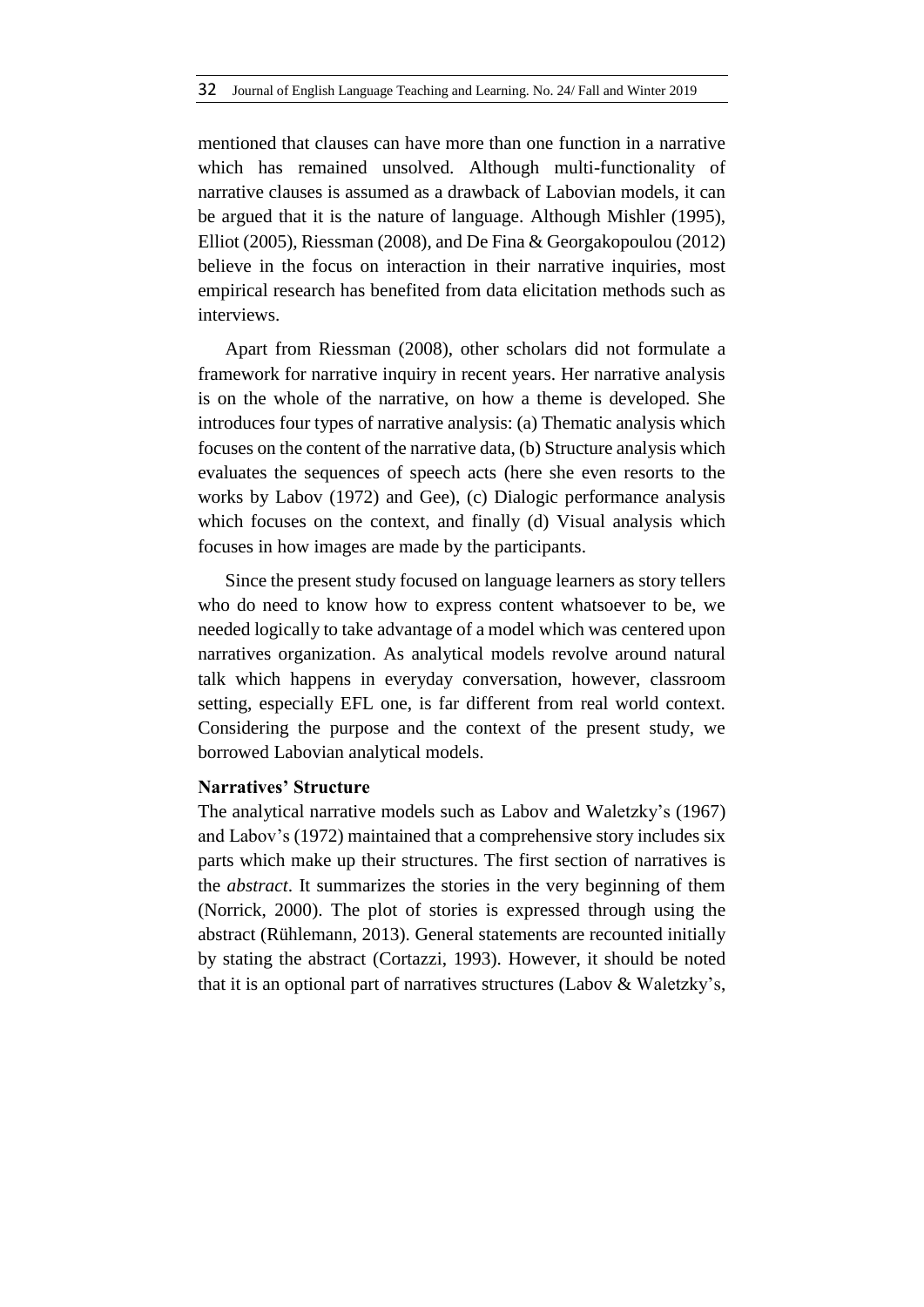1967). Labov (2008) mentioned that abstract is normally followed by *How'd that happen*? The second part of narratives is *orientation*. It provides information about setting of the story (Cortazzi, 1993). In fact, it presents the prerequisites prior to the main action. *Time*, *place*, *setting*, and *behavior* are the elements which are elaborated in the orientation. It paves the way for reporting the stories' events (Labov & Waletzky, 1967). The orientation is that part of narratives in and through which the narrator shows that the story is a dynamic one (De Fina, 2003; Labov & Fanshel, 1997). Preconstruction occurs in the orientation. However, Labov and Waletzky (1967, p. 32) emphasized that "not all narratives have orientation section". De Fina (2003) claimed that apprehending, reconstructing, and representing the personal and social experiences are greatly done in the orientation section. Among the orientation elements, time and place have been centered upon more than others (Baynham, 2003; Herman, 2001) though it might be different from culture to culture (Söter, 1988).

The third part of stories is complication (also known as main action), which is "the main body of narrative clauses [that] usually comprises a series of events which may be termed complication or complicating actions" (Labov & Waletzky, 1967, p. 32). The events which are expressed in a stream of clauses are incorporated in the complication (Cortazzi, 1993). The most reportable event which the story is centered upon is rehearsed in the complication. *What happed* is the best corresponding question for the complication. Complication is equal to the narrative's content in which an interesting event is at least needed to be told (Labov, 1972).

Narratives are told for different purposes. The narrators present their point of views in *evaluation*, where the tellers attribute the point of the story to the audience is the evaluation. It is the fourth section in the narrative. Evaluation is "the means used by narrator to indicate the point of the narrative, its raison d'etre, why it was told" (Labov, 1972, p. 366). Evaluation is not studied in the present study as it should be discussed under the narratives' function which needs as much space and effort as what is needed for narratives' structures.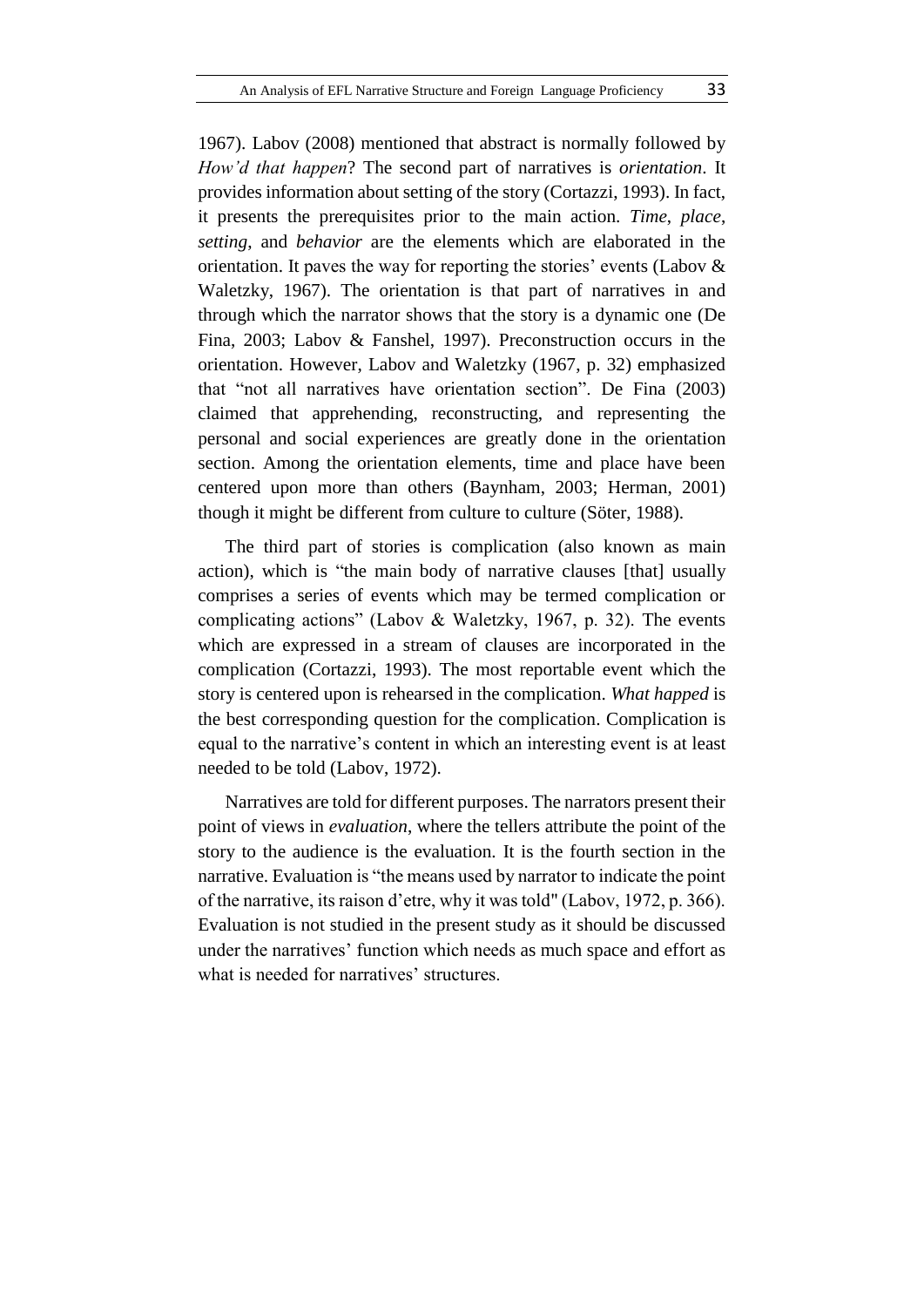The fifth part of narratives is *result*. The Results or resolution expresses the results of a narrative or events. It answers the question *what finally happened?* A result is the event that happens after the main action or any other events. Although it is placed in the fifth part of narratives, the results might occur in different sections of them.

The last section of narratives is *coda* through which the narrator signals the end of story and returns the audience to the time and context in which the story is recounted. According to Labov & Waletzky (1967), most of narratives end in results, but some cases might include coda. It is one of the sections whose place is fixed in stories when there is one. Like the abstract part, the coda is optional.

The present study aims to scrutinize EFL learners' narratives to find out how English proficiency might affect their structures. Many studies such as Norrick (2000, 2003, 2005), Riessman (2000) has focused on native English stories, and Kang (2003, 2006), Lee (2003) have compared EFL learners' narratives and English ones. Less attention has been paid to EFL narrative itself to compare narratives of different language learners. Thus, the investigation of the Iranian EFL narratives structure could contribute to the area of English language teaching and narrative organization in language classes. The present study seeks to answer the following research question:

 *How do pre-intermediate and upper-intermediate language learners recount narratives regarding their structures*?

### **Method**

# **Design**

Narratives as a branch of qualitative research are set in human lived experiences (Webster & Mertova, 2007). Narrative inquiry by way of interview, observation, and discussion is a data collection procedure and analysis which aims at investigating individual's world experiences. Although different methods can be used to extract lived stories, most researchers rely on unstructured interviews (Elliott, 2005). The present study used unstructured interview and classroom discussion to extract narratives. For Elliot (2005), narrative inquiries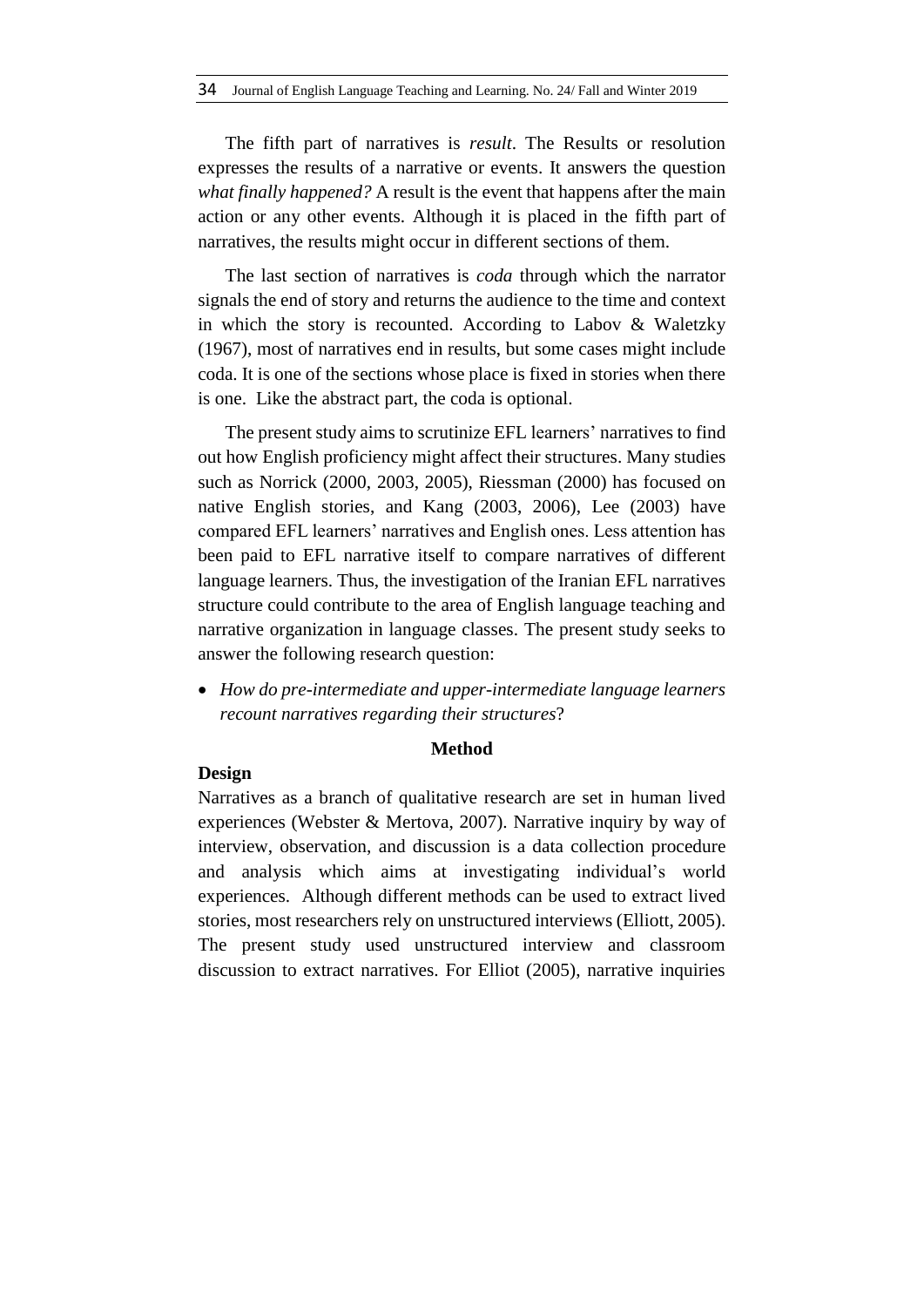concentrate on two approaches toward analyzing individual's experienced stories namely *a focus on content* in which the researchers go into details to discover concepts and categories and *a focus on structure* in which the researchers seek for storytelling condition, cultural bounds, and identity relations. The researchers who employ the second type of narrative inquiry borrow one or more analytical models to analyze and interpret the data. The present study focused on the structure of Iranian EFL learners' narratives. Accordingly, it took advantage of Labov and Waletzky's(1967) and Labov (1972) analytical modelsin analyzing the data. According to Riessman (1993) and Coffey and Atkinson (1996), these models are the most famous ones within sociolinguistics.

Reliability and validity are two controversial concepts in qualitative research, especially in narrative inquiry (Bruner, 2002; Geelan, 2003). It is the analysis of narratives that manifests validity rather that the results of analysis. Polkinghorne (1988) mentions that validity of narrative inquiry is due to meaningful analysis of lived stories. Additionally, clear purpose of the study can surge its validity. Kvale (1996) stated that much of validity in narrative inquiry depends on the nature of research questions. The present study voice-recorded all narratives to use them as document. And also, the recorded stories were transcribed by two individuals.

Reliability means consistent results in different settings or repetition of the same study. Ferber (2000) believes that narrators recount salient parts of past experiences rather than copying them. They are the narrators' understanding of the past events. In terms of Riessman (1993), people do not mirror past experiences, but they present their understanding of them. Therefore, different witnesses of the same event might construct different narratives because people have different ideologies. This means consistency is not reasonable and meaningful in narratives. Polkinghorne (1988) focused on the trustworthiness of the note and transcription methods rather than measurement itself. Narrative inquiry seeks for broader understanding of culture. Thus, applicability of the results across samples is not of concern in narrative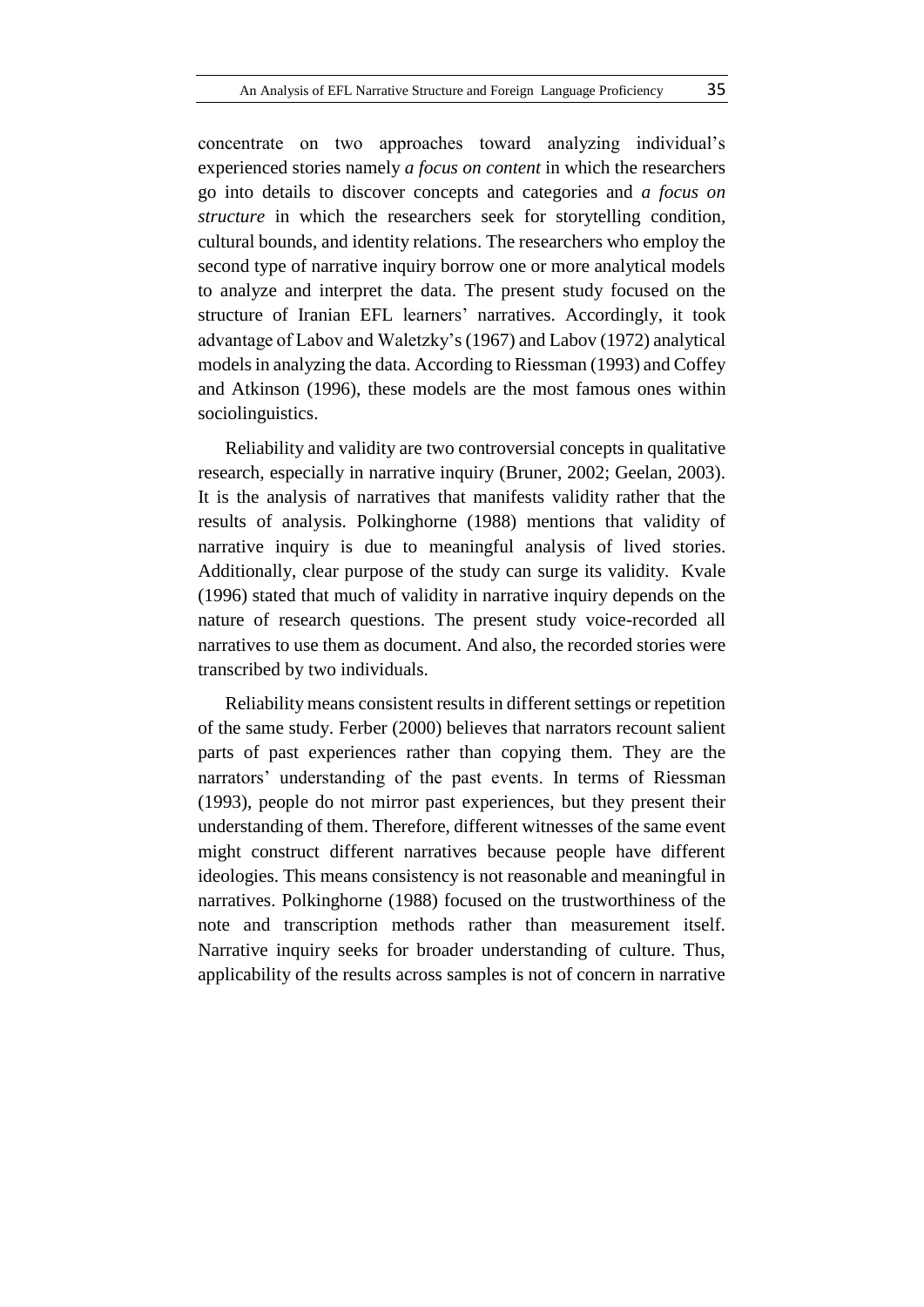inquiry (Webster & Mertova, 2007). The present study recorded the collected data, used a transcription convention, transcribed the narratives two times, and presented a thick description of method and results.

## **Participants**

The present study is an attempt to compare the English narratives told by Iranian pre-intermediate and upper-intermediate EFL learners. For this purpose, a sample of 250 male and female language learners who were Iranian Persian speakers learning English as a foreign language was selected. English is taught in public and private schools as a foreign language in Esfarayen, North Khorasan, Iran. The exposure to native and nonnative English users is very low. The participants of the present study were the language learners who were learning English at different private language institutes where the focus is on communication. Both male and female students who were of different social statuses, ages, and university degrees were incorporated in the study. It is necessary to point out that pre-intermediate and upper-intermediate language learners were almost of the same mean age. Two hundred narratives were recorded when the participants were in the class before other language learners. All of the students in the classes were allowed to participate in narrative construction. The participants were asked to rehearse a personal lived story. In case they did not embark on reporting a story, some leading questions such as *have you ever been hospitalized* were addressed. Other language learners could ask questions or help the tellers when they were not able to continue telling. Fifty narratives were elicited through employing interview. To achieve the aim of the study, the participants were asked to assess their proficiency levels based on International Testing System or IELTS score band (IELTS, 2011). The levels based on IELTS are as follows:

- 9- Expert English user
- 8- Very good English user
- 7- Good English user
- 6- Competent English user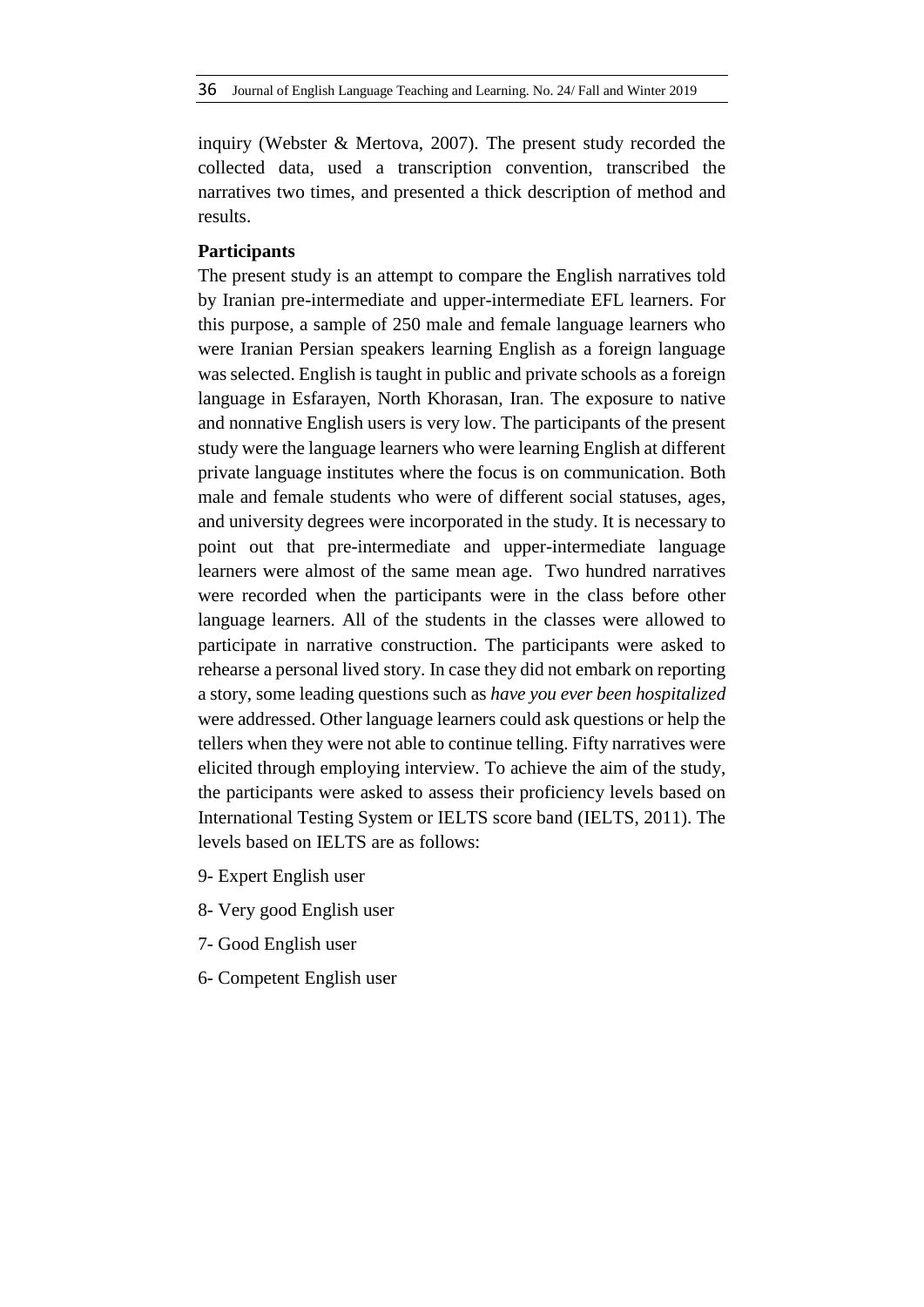- 5- Modest English user
- 4- Limited English user
- 3- Extremely limited English user
- 2- Intermittent English user
- 1- Not an English user

Based on common European Reference Framework (CERF), participants are classified into three levels of English language proficiency. Those who scored themselves 1 up to 4 were considered as elementary level. Participants who assessed themselves 5 to 6 and 7 to 9 were at intermediate and advanced level respectively. Pre- and upperintermediate language learners were selected since:

- Experts confirmed that both groups can generate narratives fluently and accurately
- It was difficult to find (real) advanced learners in EFL context
- Language learners who were lower than pre-intermediate level could not produce desired narratives.

#### **Data Analysis**

Although there were 250 narratives in the present study, the number of language learners who took part in the study was more than 250. All narratives were not completed because of lack of knowledge in English or other reasons such as problem in recording. All narratives were voice-recorded and transcribed two times by the researchers. In order to assure the accuracy of transcription, 15 narratives were selected randomly and checked. A transcription convention was defined to accomplish a consistency throughout the study (see appendix). Labov and Waletzkey's (1967) and Labov's (1972) analytical models were used to analyze the collected stories. The present study took the narratives structures into account. There were six sections for narratives according to the mentioned models in which evaluation is the fourth part. The evaluation was categorized as the narrative function which is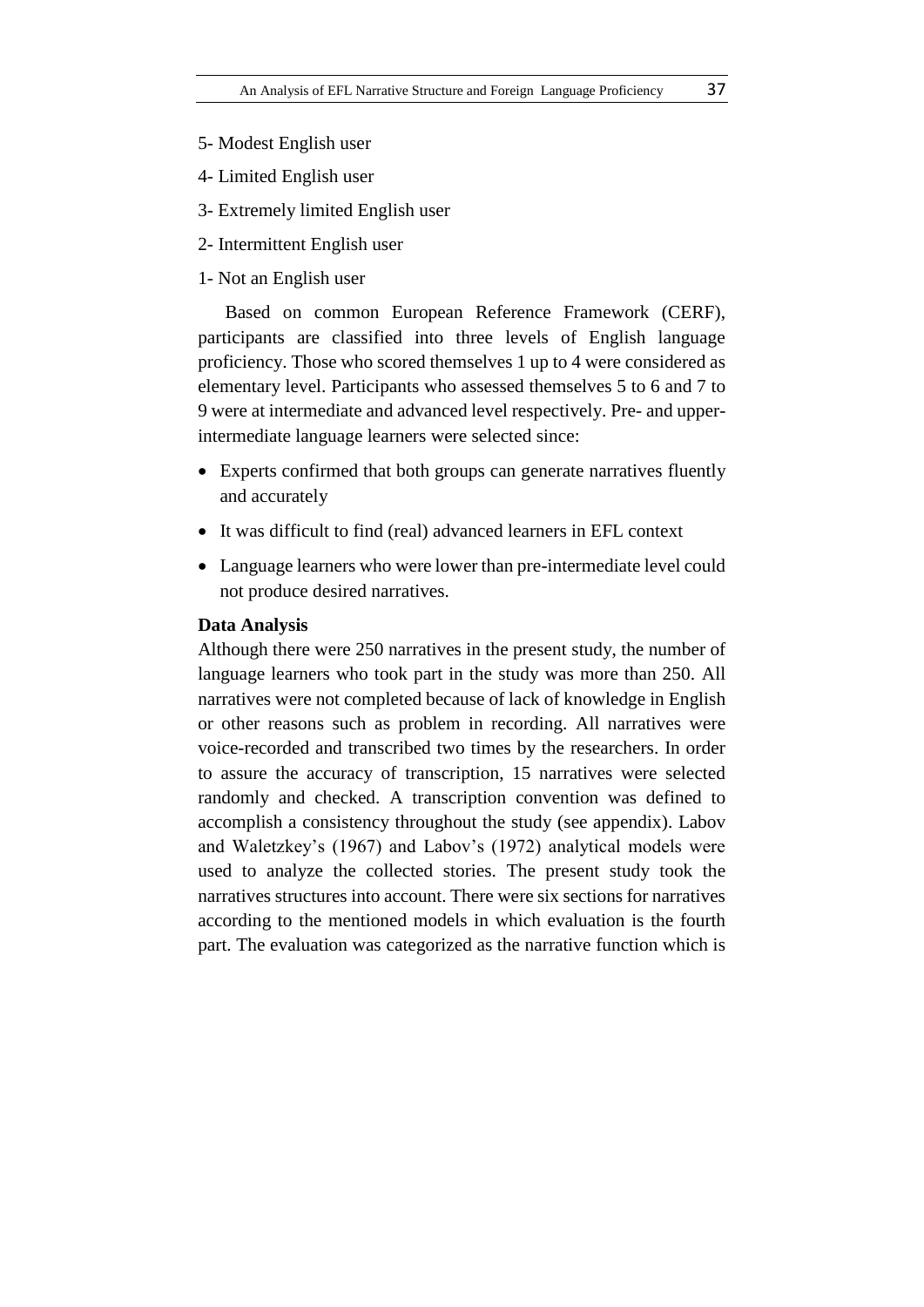complicated as much as the narrative structure. Thus, this study was centered upon the other five sections and ignored the evaluation.

# **Results**

Along with presenting the results of data analysis, some examples are presented in this section. However, some examples were not mentioned completely to save space.

# **The Abstract**

The results of data analysis show that both groups did not recount the abstract and coda in the stories. The learners, male or female, in neither proficiency level, presented a summary at the beginning of their narratives except for a very few upper-intermediate storytellers. The participants were more eager to recapitulate the most reportable event of their story without providing any point at the beginning as an abstract precedes the story. Narratives 1 and 2 are examples in which the abstract is absent. In these narratives, which are narrated by pre- and upper-intermediate language learners, the storytellers embarked on their narratives through recounting orientation.

### **Narrative 1 (male upper-intermediate language learner)**

- 1. About 10 or 11 years ago, I was at university with my friends @
- 2. And we study studied English there
- 3. We didn't pay attention to our lessons to our books and to our exams
- 4. But one time, at the end of a semester I decided to study for an exam
- 5. But my friends said don't study

# **Narrative 2 (female Pre-intermediate language learner)**

- 1. Four or five years ago that we went to a trip with our family
- 2. And my old younger brother was about 5 years old that time
- 3. And we looked at shopping shops and stores to find something some clothes souvenir or something like these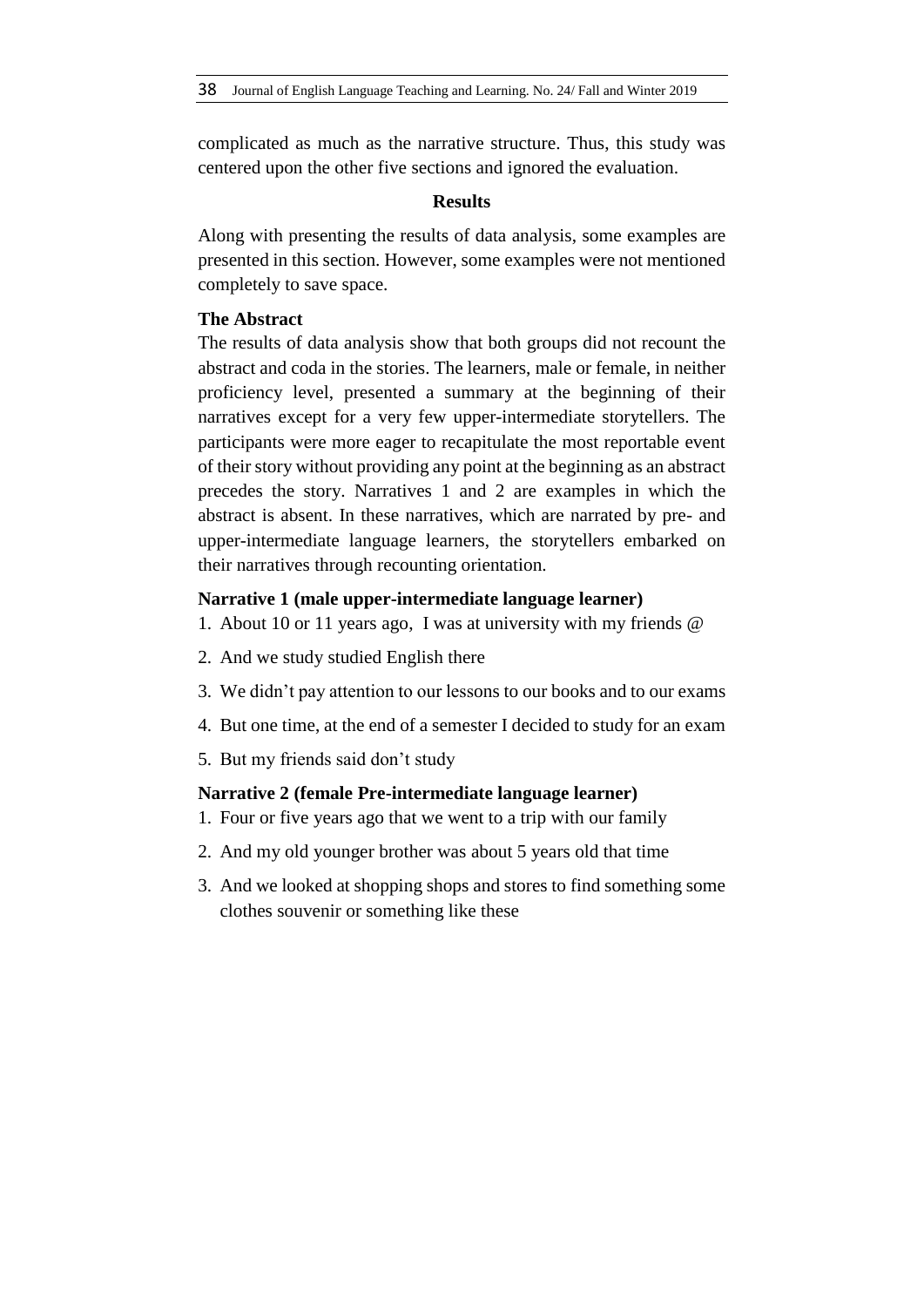# **Orientation**

A common part of narratives is orientation. All collected narratives, regardless of narrators' language proficiency and age, consisted of orientation part. Time as an element of orientation was highlighted in all stories. Both groups of language learners heavily focused on time when narrating stories. Scrutinizing the narratives show that almost all storytellers initiated their narratives with the time brought up at the beginning.

# **Narrative 3 (pre-intermediate)**

- 1. Three years ago me and my best friend
- 2. And we stay in a bus station bus stop
- 3. After after came bus
- 4. And we got in
- 5. And bus driver was so angry
- 6. And drive fast
- 7. And short time one bicycle came came in to the street
- 8. And bus driver stopped very fast
- 9. me and my best friend fall and other people fall in fall on me
- 10. and (…) injured my leg and broke broken my and my friend broken head his hands
- 11. and after that we get off my friend called his father
- 12. and his father came
- 13. and he fight with with bus driver
- 14. and after that we came with my father friend father to home
- 15. T: didn't you go to hospital?
- 16. No because me came to home
- 17. And I don't know with my friend
- 18. S1: you didn't know what happen for your friends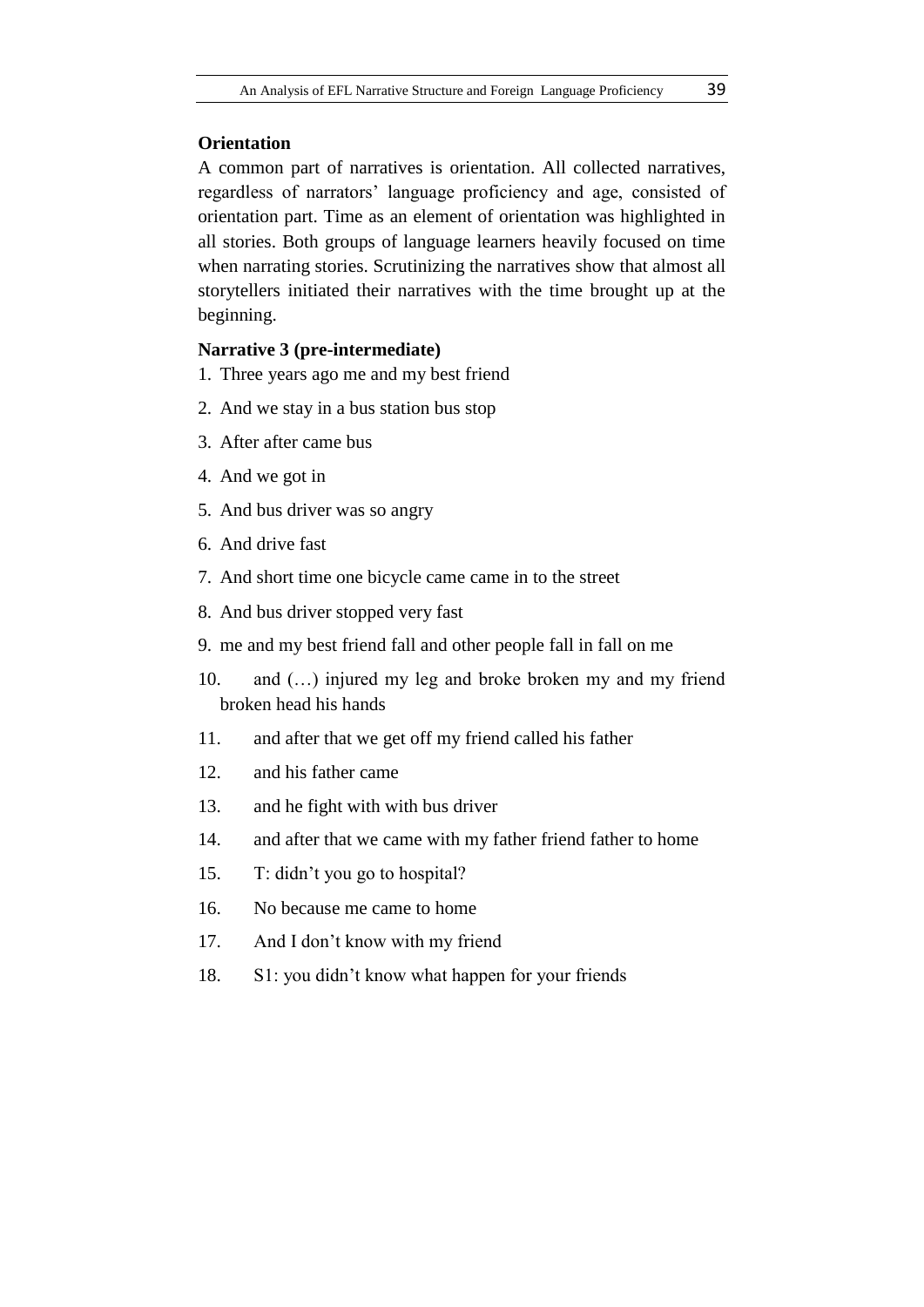- 19. S2: you didn't ask your friend?
- 20. No, after two years I call him
- 21. Lots of laughs by audience
- 22. T: two days or years
- 23. Two days @@@yes yes
- 24. I called him
- 25. And he said I'm Ok

### **Narrative 4 (male upper-intermediate)**

- 1. About two years ago, my wife, my mother in law and I came back from Ordeghan village to the city
- 2. I didn't drive very fast
- 3. Because my car (…) was not totally balanced
- 4. But, I knew that my car did not work well
- 5. It was too old
- 6. And I was not driving fast
- 7. Suddenly that I felt that my car got turbulence
- 8. And couldn't control it very well
- 9. I stopped in the road
- 10. And got off
- 11. And I checked the wheels
- 12. And I didn't see any problem
- 13. My wife and mother in law said don't go and stop here
- 14. It was ten kilometers to the city
- 15. The problem may be serious
- 16. But I continued driving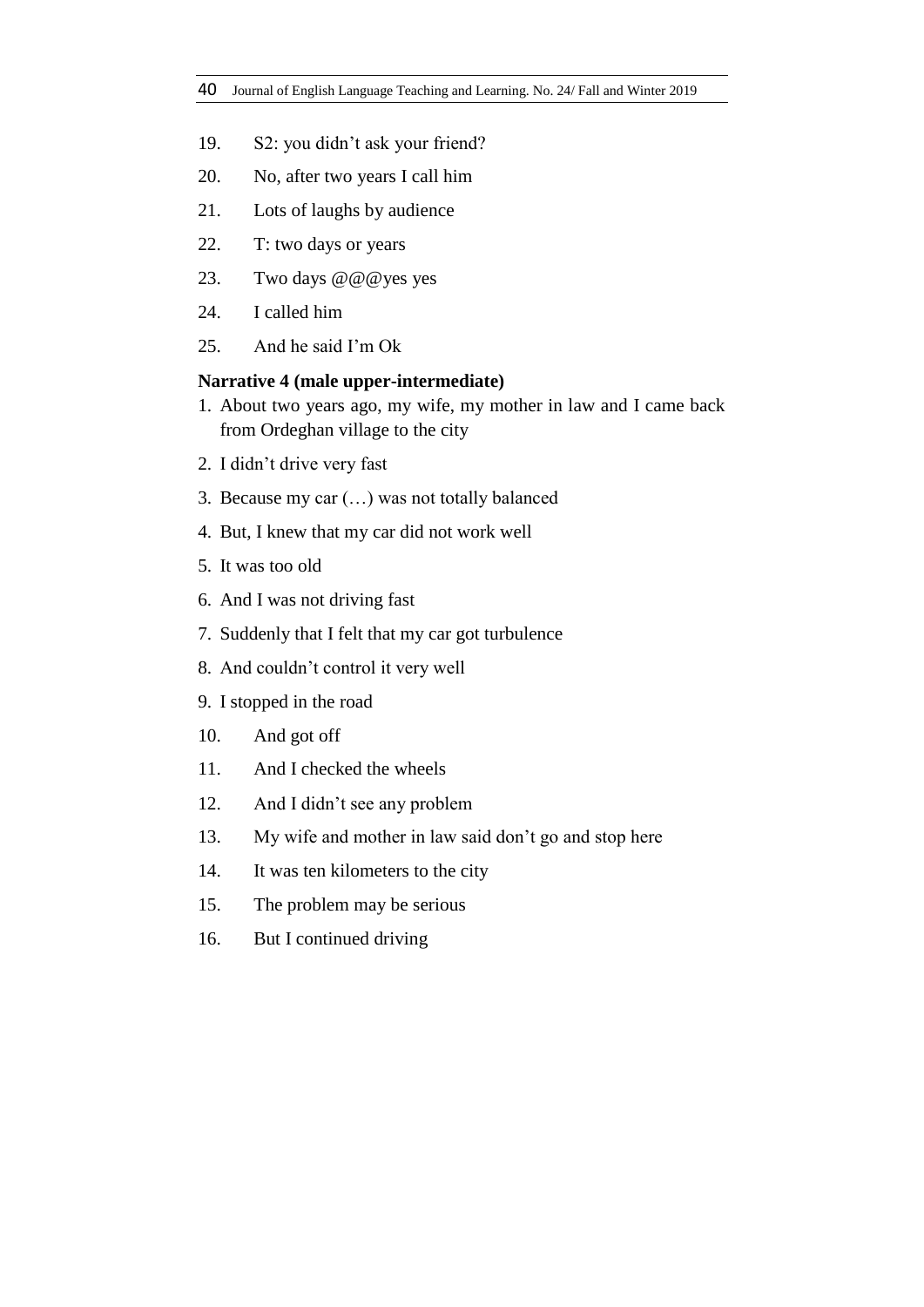- 17. After two kilometers, near Bidvaz (it is a village) again my car had some turbulences
- 18. But this time, one of the cars' wheel was moving in front of me
- 19. I was watching it and laughing @@@
- 20. But my wife and her mother were screaming
- 21. Because my speed was low I controlled the car
- 22. And there wasn't any problem
- 23. And no one was damaged
- 24. And a driver helped me
- 25. Then I called my brother in law
- 26. He came and called the fixing car center
- 27. They came and fixed it

Narratives 3 and 4 show that both narrators of different language proficiency levels embarked on their stories through using time. As it was mentioned earlier, both groups of storytellers constantly used time in their narratives. Since these two narratives were approximately of equal lengths, they were found suitable to be analyzed in this part. In narrative 3, there appeared to be six clauses at play in addition to time. In line 2, the narrator talked about space. In lines 5 and 6, he explained the bus driver's feeling, which was a part of behavior. In line 7, he again referred to the place in which the main action happened. In lines 14 and 16, the narrator changed the place of the story from street to home. Other clauses did not relate to the orientation of the narrative. However, it should be pointed out again that time was not analyzed here as it is highly common in all narratives.

Analyzing Narrative 4 indicated that the upper-intermediate narrator exploited orientation clauses considerably more than the preintermediate narrator. Although the lengths of the stories were almost the same, the upper-intermediate storyteller used orientation elements nearly twice as many as what the pre-intermediate storyteller used. In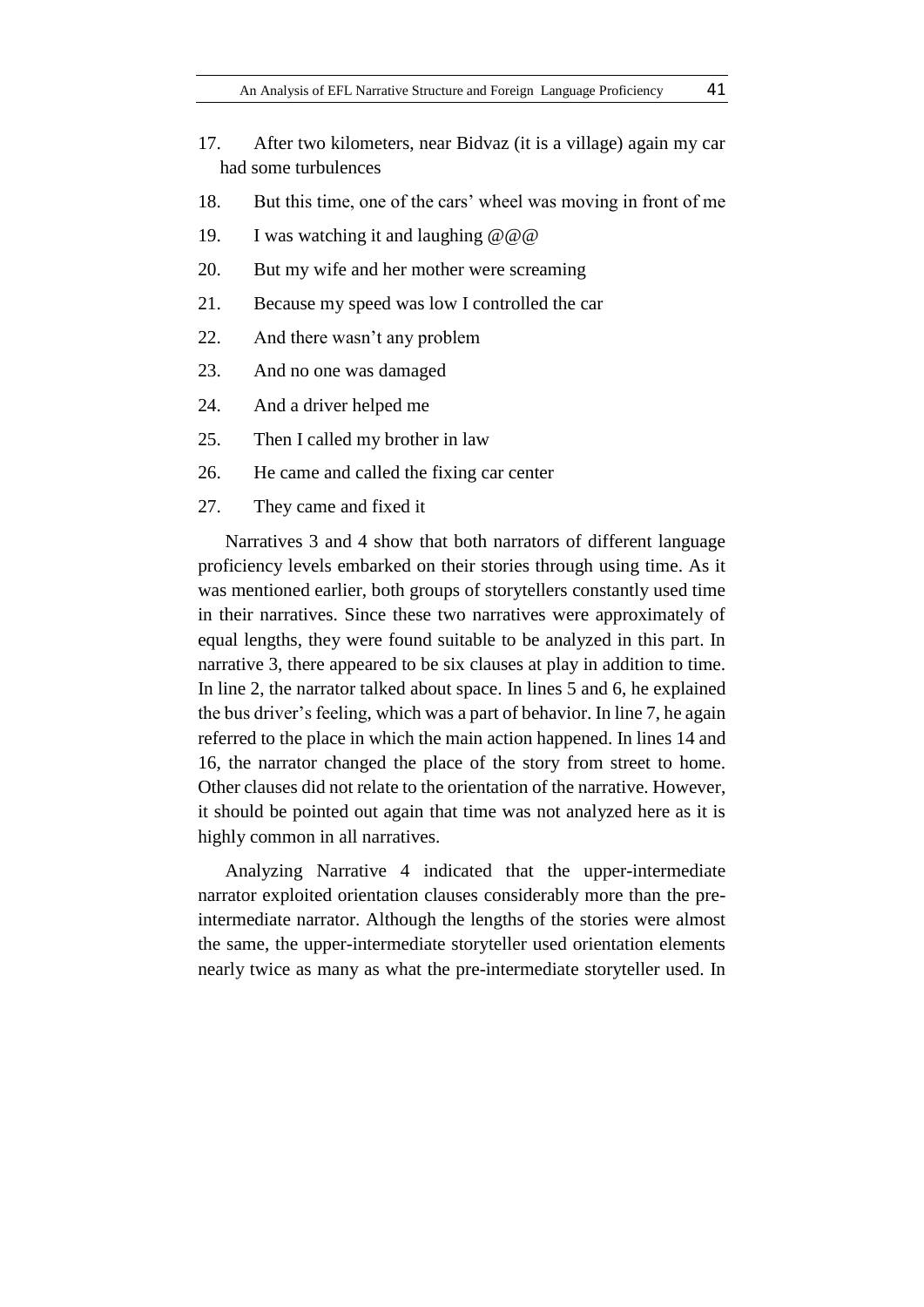lines 1, 9, 13, 14, and 17, place was remarkably revolved around. Unlike the pre-intermediate storyteller, this narrator talked in an organized manner and did not change the place in which the main action took place. The places which he mentioned were all in one situation and highly relevant such as the departure and destination, road, and the place where the most reportable event happened. In lines 1 and 5, he elaborated on the setting in which the number of people involved in the story was explained. In lines 2, 6, 19, and 20, the narrator talked about behavior where he explained his wife and his mother-in-law's reactions to the event. It was revealed that the participants of both groups heavily focused on time and place rather than setting and behavior.

The analysis of narratives made known that language learners of higher proficiency levels provided more orientation clauses in their stories which helps the recipients understand the story better. The upper-intermediate language learners use orientation clauses nearly twice more than what the pre-intermediate ones used. They did not limit themselves to just one aspect of orientation and utilized various types of information. Time, place, setting, and behavior, which are the four main aspects of orientation, were explained in details in the upperintermediate learners' stories. Additionally, the upper-intermediate narrator went into details as he mentioned the departure, destination, and his distance from the city whereas the pre-intermediate narrator used general names in describing the orientation elements as he talked about street and home. He did not mention the name of the street or his friend the hospital (lines  $1 \& 2$ , Narrative 3). Though the lengths of narratives were almost the same, the upper-intermediate narrator used more clauses for expressing the orientation. Accordingly, the upperintermediate learners used orientation aspects almost twice more than the other learners. This revealed that he tried to provide the basic perquisites prior to recounting the main action. He only described one main action in his story (line 18). But, the audience might have taken that there were more than one main action in the pre-intermediate narrative. In lines 7, 10, and 13 of Narrative 4, the narrator talked about the events which were prone to be the main action. In line 7, the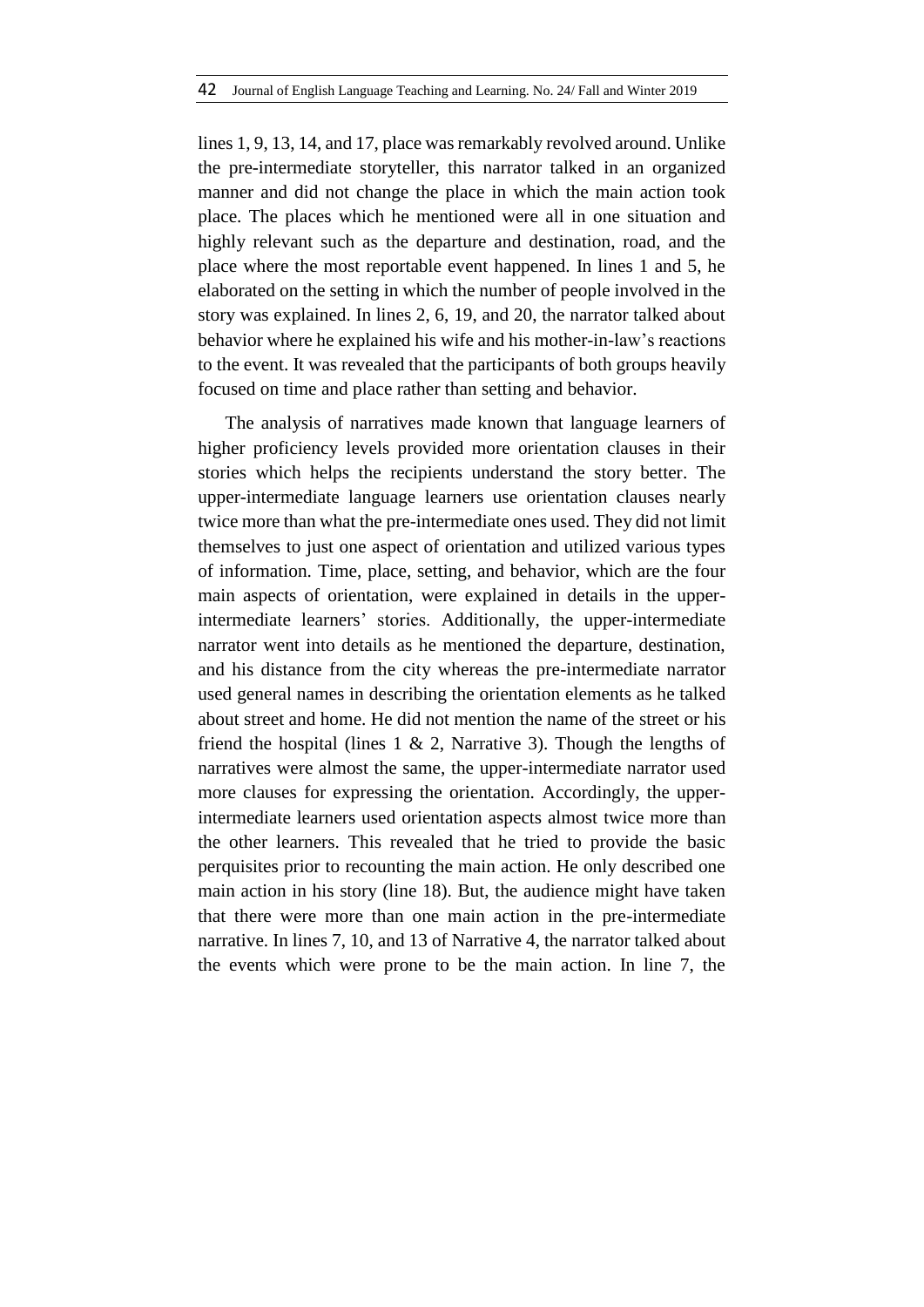audience might have had the notion that the main action was an accident. Line 10 was the main action of the story, but it was not supported enough in the orientation as he jumped into another event without setting the floor.

# **Main action**

The main action, the part that includes the most reportable or tellable event of the story, is the cornerstone of narratives content. Narrators generally express some events chronologically to prepare the audience for recounting the main action. In order to save space, here, we used Narrative 3 and 4 to explain the difference between language learners' narration regarding their language proficiency levels. In Narrative 3, which was narrated by a pre-intermediate language learner, the narrator articulated the most reportable event of the story in line 10 where he mentioned *and (…) injured my leg and broke broken my and my friend broken head his hands.* Before going to this event, he reported another coincident which was in line 7 that he stated *And short time one bicycle came came in to the street.* This event might be regarded as the most reportable event by mistake. This is also the case for line 13 where the storyteller said *and he fight with with bus driver.* These accounts of events might have been assumed as the main events of the story at first glance, but the continuation of the story after each event violates the assumptions. Although the orientation paves the way for narrating the main event, it was not satisfactory in this story. This problem was not observable in the upper-intermediate learner's narrative.

In Narrative 4, the narrator artfully formulated the ground prior to rehearsing the main event of the story which was *But this time, one of the car's wheel was moving in front of me,* (line 18). Before stating the main event, the narrator brought up a stream of events so that he paved the way appropriately for recapitulating the main action. He also took advantages of the orientation to make sense in his story. He described the condition of the car where he stated *It was too old* (line 5) and somehow in lines 3 and 4. Beforehand, he explained the way he was driving in line 2 where he mentioned *I didn't drive very fast*. Lines 7 to 13 were contained the events which were told chronologically one by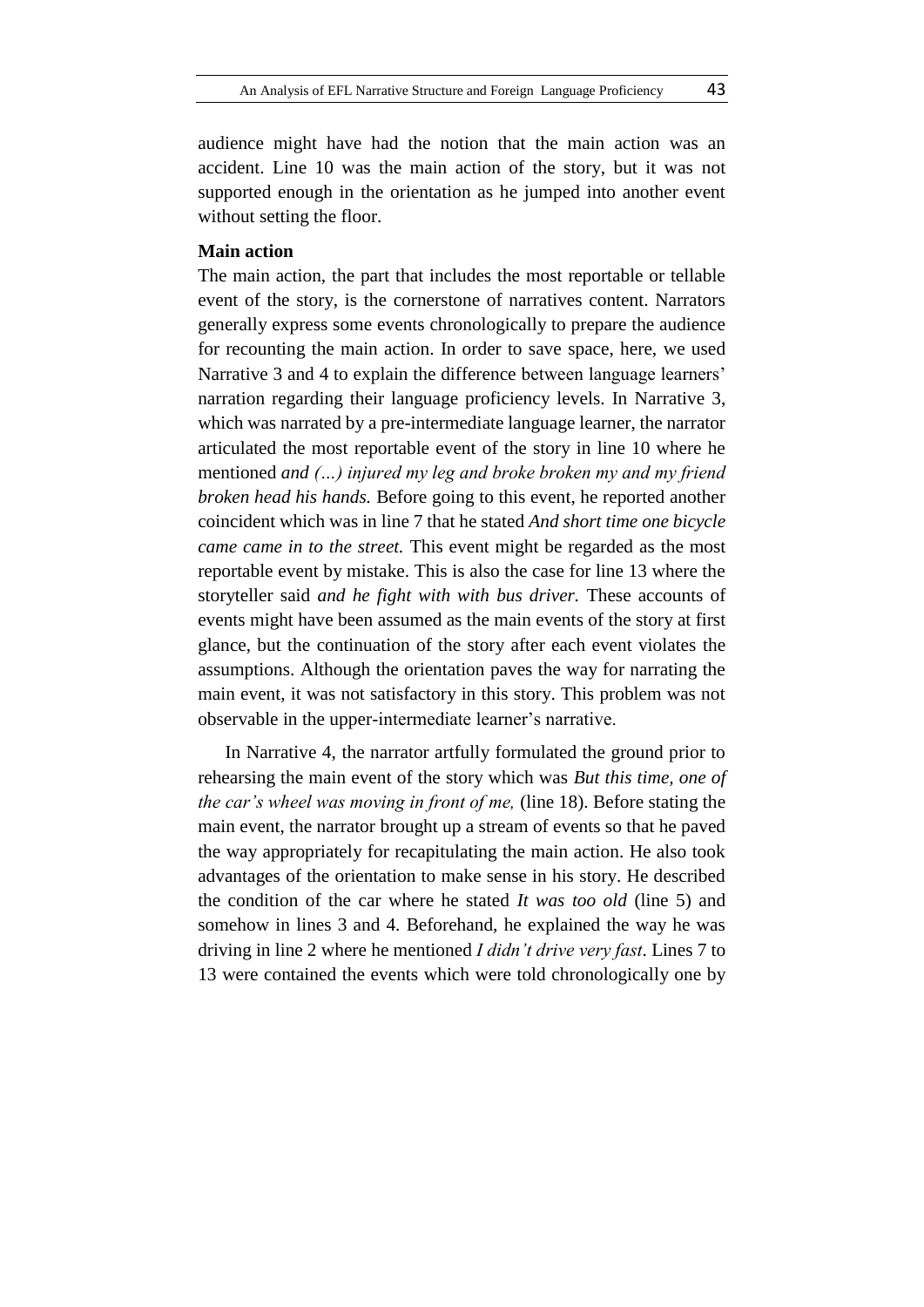one in right order to direct the recipients' attention to the main action. In line 17, he repeated the same event and went to the most reportable event in line 18.

# **Resolution**

As it can be observed at the end of Narrative 3, which was expressed by a pre-intermediate language learner, the result section of the story was not told clearly. There, the narrator asserted that he was not aware of what had happened to his friend in line 17. He mentioned that he just called his friend after two days and he was OK, but following the end of his main action, he just switched to another topic and the resolution of the story remained vague. On the other hand, in the story told by the upper-intermediate learner, it can be observed that after the most reportable event, he made the issue clear by explaining some other events. In lines 21 to 27, he chronologically recounted what happened after the event and what occurred finally. Making a comparison between these two narratives, it indicated that the upper-intermediate storyteller left no ambiguous or incomprehensible part in his story. In fact, the audience was directed toward the end of story step by step in a way that nothing remained puzzled. But, in Narrative 3, the narrator talked about some other events which were not related to the tellable part of the story which could be understood from the learners' questions in lines 18 and 19. These two lines showed that the narrator left his story unfinished which made other students confused about the end of the story.

#### **The coda**

The coda was absent in the stories told by both groups as well. The participants did not make any relationships between their stories and the present time. As the coda is the effect a story has on the narrator, by forming it, the narrator can signal that the narrative is finished. Thus, the coda is a bridge between the time of narration and the time the event has happened. Narratives 3 and 4 did not consist of coda parts.

#### **Discussion**

The results of data analysis show that both pre-intermediate and upperintermediate language learners did not mention the abstract and coda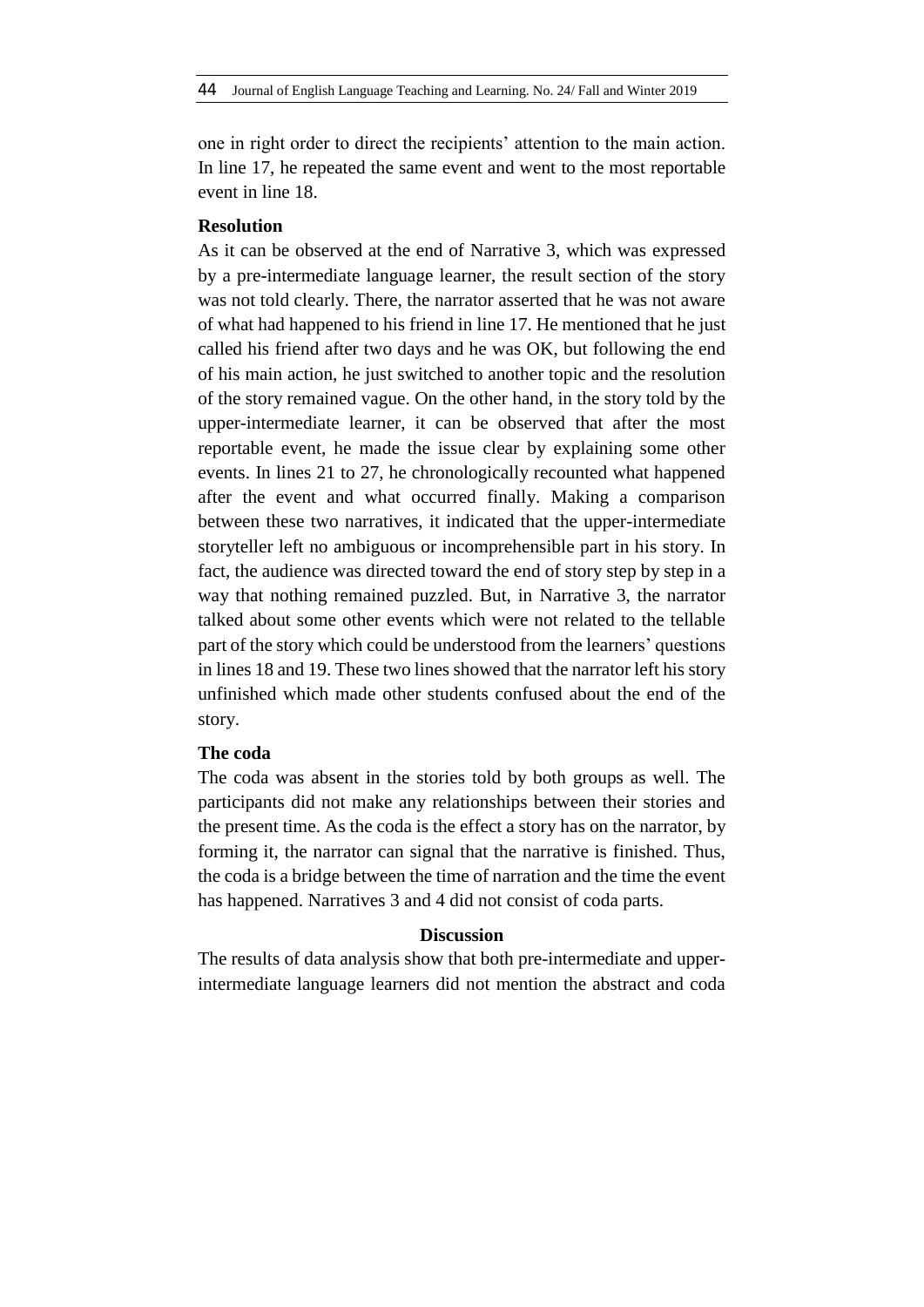parts in their stories. The orientation in upper-intermediate language learner's stories was larger than orientation in pre-intermediate language learners' for the reason that the upper-intermediate language learners enjoy more knowledge in English to produce more words and structures while pre-intermediate language learners are not able to produce many words in English. Ellis (2009) mentioned that more proficient language learners are able to perform tasks more accurately and fluently. The upper-intermediate language learners can produce more complex discourse (Housen & Kuiken, 2009). However, Brown, Iwashita and McNamara (2005) and Inoue (2009) believe that language proficiency has no effect on quantity of language production. One point is that they mostly went to the main action and the most reportable event of the story without providing sufficient information for the audience while the upper-intermediate language learners could produce enough background information which sets the ground for recounting the main action and the most report events of the story. The other point is that the upper-intermediate language learners paid more attention to setting and behavior than pre-intermediate language learners. This point also refers to the narrators' knowledge in English. McClure, Mason and Williams (1983) mentioned that inclusion of the orientation and main action is a developmental trend which increases as language learners' knowledge in the target language grows. It confirms the findings of the present study indicating that proficiency levels might affect the way and quality of expressing orientation and main action in the narratives. Setting and behavior are among less used elements of the orientation in English narratives (Labov & Waletzky, 1967; Labov, 1972). Preintermediate language learners centered upon the important parts of stories and ignored the points which they assumed as uninfluential in helping the audience understand them. The other reason might be the effect of L2 itself. Söter (1988) found that people with different L1 focused on different aspects of orientation. The results of data analysis indicated that Iranian EFL learners focused on time and place more than setting and behavior. Thus, more use of setting and behavior in upperintermediate language learners' narratives in comparison to preintermediate language learners' indicates that L2 knowledge has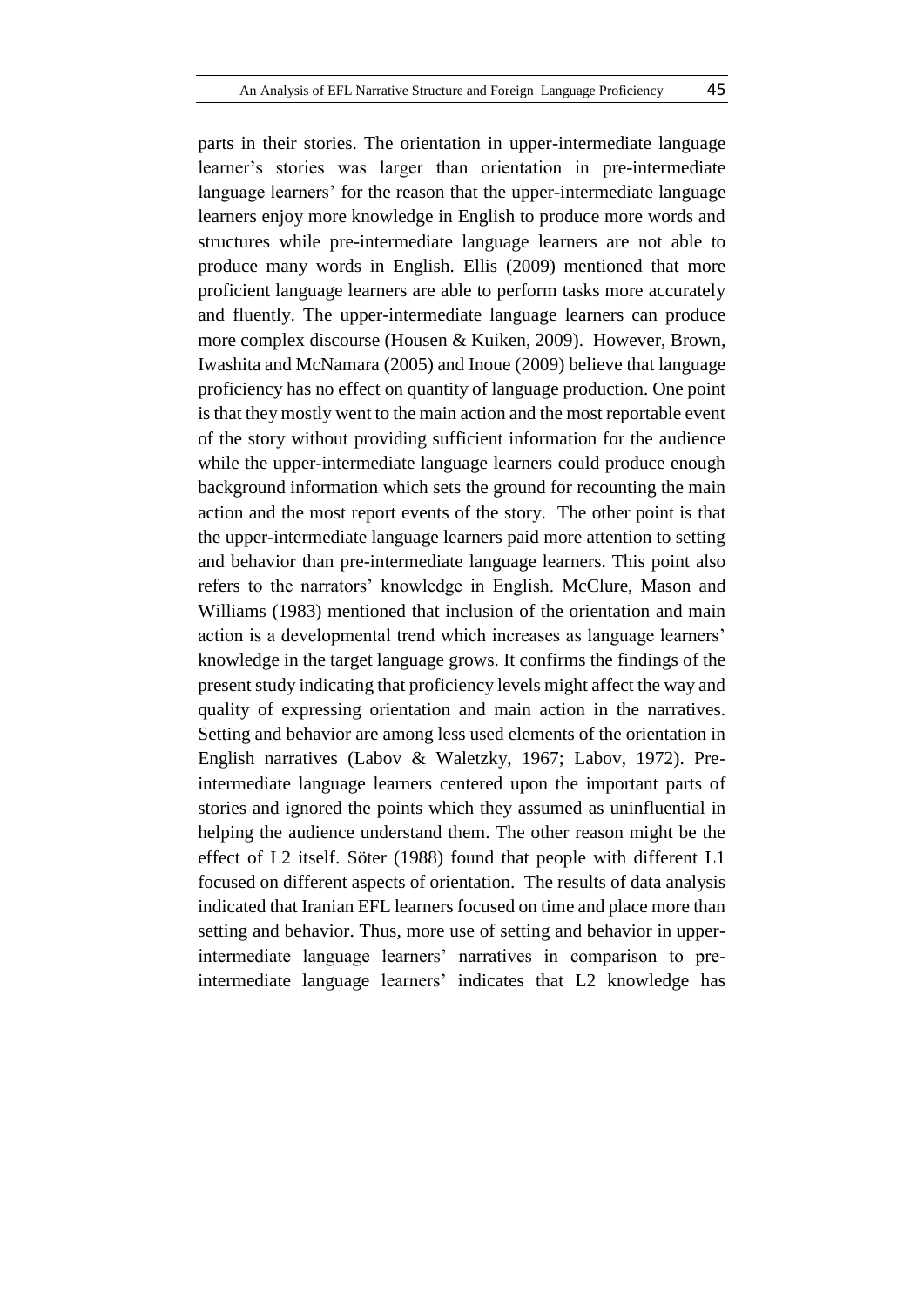affected the EFL learners' narration as Labov and Waletzky (1967) mentioned that time and space were used more than other aspects of orientation in English narratives. Upper-intermediate language learners expressed specific words for time and places whereas pre-intermediate language learners mostly pointed to the place and time through stating general words and expressions. This result indicates that time and place are important for upper-intermediate learners. As Baynham (2003) and Herman (2001) maintained, time and place are the cornerstone of narratives. It means that upper-intermediate language leaners' knowledge of storytelling in English is larger than pre-intermediate ones.

The main action of the narratives was also different in upperintermediate and pre-intermediate groups. The upper-intermediate language learners set the ground before going to the main actions. The chronological and logical relationship between different events of the story was more reasonable than the pre-intermediate learners' stories. The reason was because of higher degree of knowledge in the target language (English) that helped them use different types of words and structures. They could concentrate on both content and form of language when narrating stories whereas pre-intermediate language learners could not simultaneously produce acceptable form and comprehensible meaning. Many pre-intermediate learners asked for appropriate words during narration which broke the stream of telling. The most reportable event of a story which is a part of the main action, is easily identifiable in upper-intermediate learners' narratives while in some of other groups' narratives sounded to have more than one tellable event. The reason is that lower level language learners may change the topic (compensatory strategy) when they are not able to use words and correct form for the given topic (O'Malley Chamot, Stewner-Manzanares, Küpper, & Russo, 1985). This may make them jump from one event to another, which can result in misunderstanding of the events. According to deBoer (2014), as language learners become more proficient in learning a foreign language, they can produce more complex words that language. Consequently, more appropriate words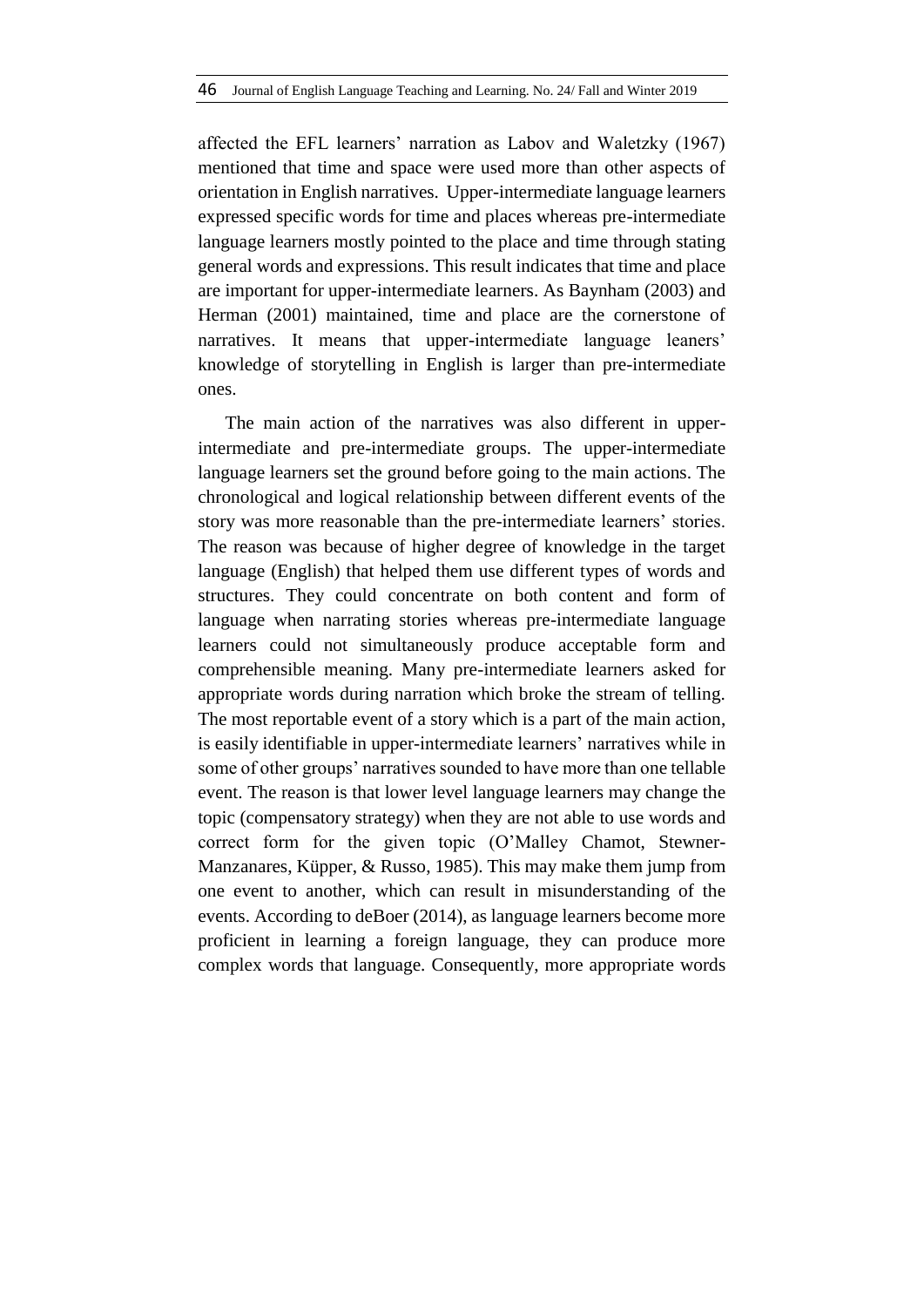for expressing events are stated too. Word types, tokens, and type–token ratio are often used as indicators of lexical range, and word frequencies as indicators of lexical sophistication (Nation, 2001).

Jumping into the main action before preconstruction is another difference between two groups. Although the participants in both groups sometimes mentioned the main action first and then went to the events which preceded them, pre-intermediate language learners utilized this type of telling more than the other group. It was similar to the abstract of the story that summarizes the whole story. Preintermediate learners employed compensatory strategies more than the other group and presented general information about time and place. So co-construction occurred in their narratives more than in upperintermediate one's. The type of questions which were asked by the teacher, classmates, and interviewer show that sufficient background information was not provided by the pre-intermediate learners due to lower knowledge in English, which led them to make sense rather than thinking about form and structure. They, absolutely, had enough information about their lived experiences, in better saying, they had as much information as upper-intermediate had about their past experiences, but they did not recount them as organized as upperintermediate learners. The reason, logically, was lack of knowledge in English as their age, gender, and social factors were approximately the same.

Almost all upper-intermediate storytellers mentioned the resolution for the story events especially for the tellable one which was not true for the pre-intermediate narrators. They sometimes finished their stories in main action or evaluation. In fact, they did not explain what happened after the events and left some questions unanswered. They did not provide sufficient information before the main action, nor did they support that event after mentioning. Questions such as *what did you do finally or what happened at last* were common in pre-intermediate stories. There were many cases in which the listeners or interviewer asked the narrator to explain about the action that he or she had done after the event. The upper-intermediate language learners, on the other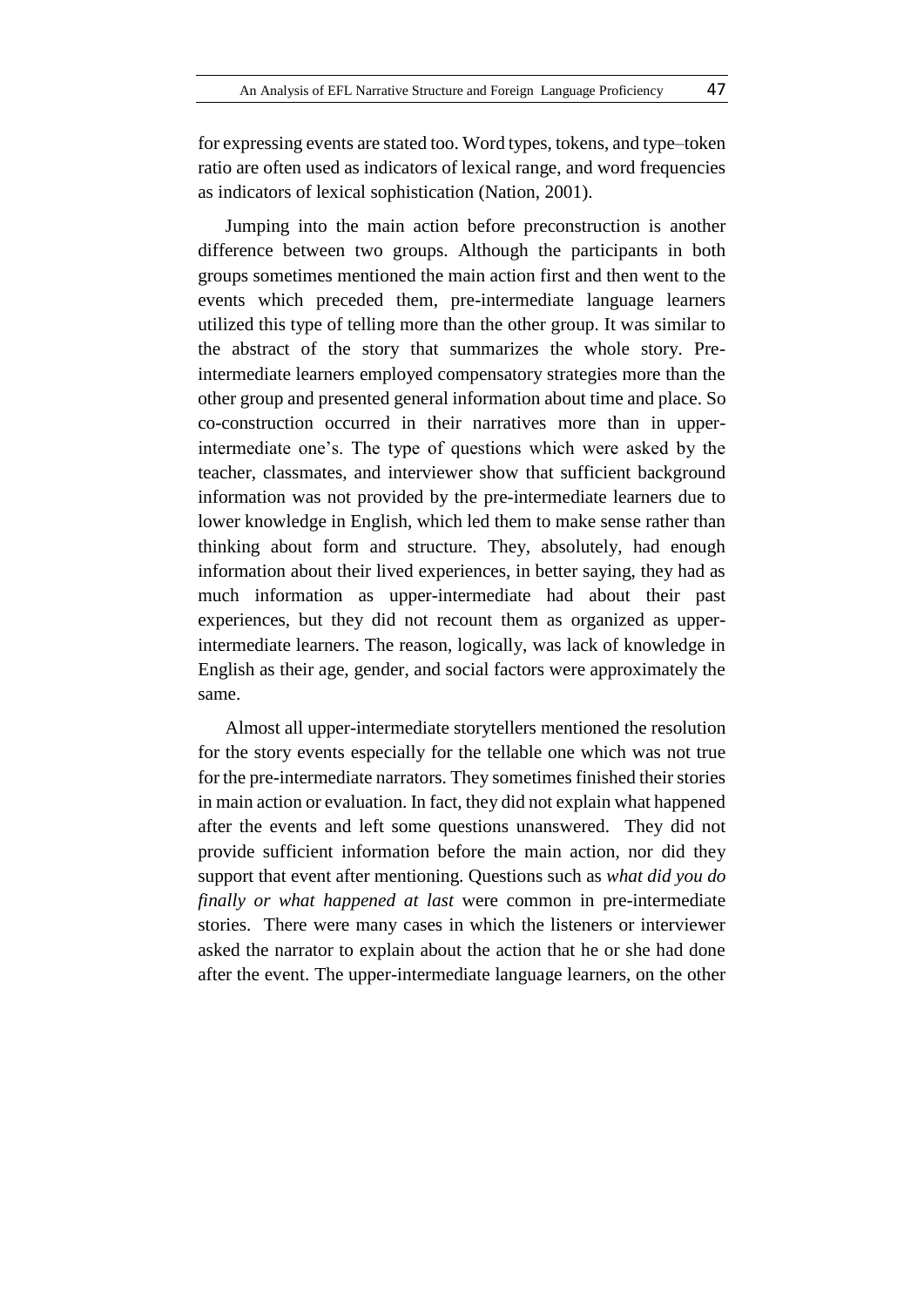hand, left no place for asking questions since they supported the events with the related and necessary information from the beginning to the end. This was also the case that was related to the language proficiency level. Language learners mostly centered upon exchanging meaning. More knowledgeable language learners go to more complicated structures and express more words when speaking because they have more knowledge of the target language. The comprehensive analysis of the collected narratives of both groups indicated that upperintermediated language learners recounted the narratives which were approximately twice longer than those of pre-intermediate language learners. As it was previously mentioned, except for language proficiency, other personal and social factors were similar for the participants of both groups. Therefore, the difference in narratives structure could be the results of different language proficiency levels.

# **Conclusion**

This study examined the way pre-intermediate and upper-intermediate Iranian EFL learners constructed oral lived narratives regarding their structures. However, evaluation which was the fourth part of narratives was not taken into account as it is categorized as narratives function. Other five sections of stories were studied based on Labov and Waletzkys' (1967) and Labov's (1972) analytical models. The results revealed that both groups of language learners did not state the abstract and coda parts in their narratives. The orientation was more organized in upper-intermediate learners' narratives than pre-intermediated ones as it paved the way for telling the story better. The main action focused on one reportable event in upper-intermediate learners' stories. The resolution part left no place for ambiguity in the upper-intermediate learners' narratives while there were some questions which were asked by the audience in the pre-intermediate narratives. These questions made known that the results were not rehearsed so well. In general, there was no specific place for different parts of stories as they happened everywhere a need was felt for mentioning them. The findings of the present study can shed light on our understanding of narratives and the way language proficiency levels might affect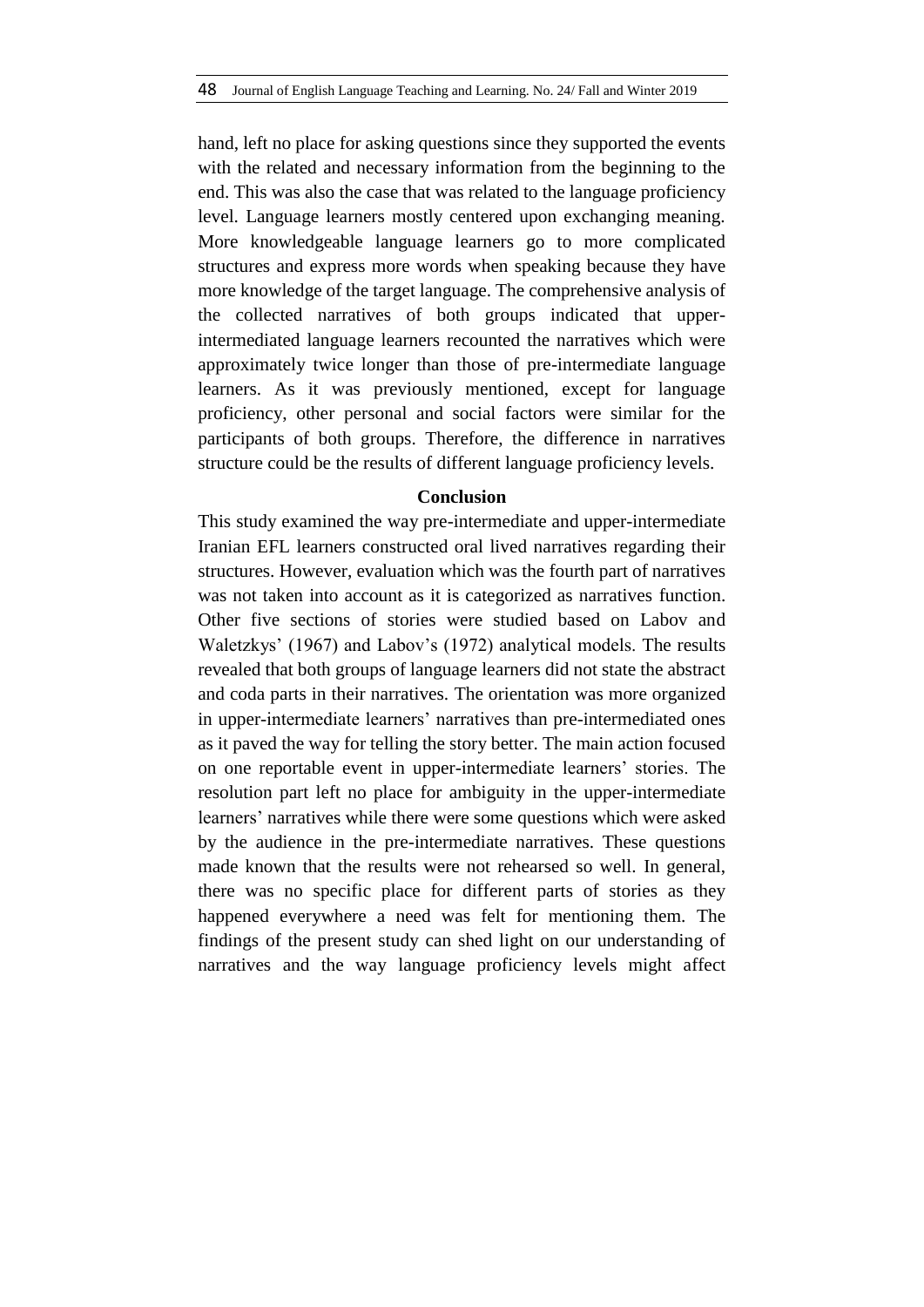language production. Additionally, it showed that narratives were a useful method of assessing language learners' knowledge in a foreign language especially in the contexts where exposure to native language users is low.

#### **References**

- Barkhuizen, G., 2008. A narrative approach to exploring context in language teaching. *English Language Teaching Journal* 62 (3), 231-239.
- Barkhuizen, G., 2014. Narrative research in language teaching and learning. *Language Teaching* 47(4), 450-466.
- Baynham, M., 2003. Narratives in space and time: Beyond "backdrop" accounts of narrative orientation. *Narrative Inquiry* 13 (2), 347-366.
- Brown, A., Iwashita, N., & McNamara, T.F., 2005. An examination of rater orientations and test taker performance on English for Academic Purposes speaking tasks. *TOEFL Monograph No. MS-29*. Educational Testing Service, Princeton.
- Bruner, J.S., 2002. *Making Stories: Law, Literature, Life*. Farrar, Straus, and Giroux, New York.
- Cortazzi, M., 1993. *Narrative Analysis*. Roultedge, London.
- deBoer, F., 2014. Evaluating the comparability of two measures of lexical diversity. *System* 47,139-145.
- De Fina, A., 2003. Crossing borders: time, space, and orientation in narrative. *Narrative Inquiry* 13 (2), 367-391.
- De Fina, A., & Georgakopoulou, A. 2012. *Analyzing narrative: Discourse and sociolinguistic perspectives*. Cambridge, UK: Cambridge University Press.
- Ellis, R., 2009. Measuring implicit and explicit knowledge of a second language. In: R. Ellis, S. Loewen, C. Elder, R. Erlam, J. Philp, & H. Reinders (Eds.), *Implicit and Explicit Knowledge in Second Language Learning, Testing and Teaching*. Multilingual Matters, Bristol/Buffalo, NY/ Toronto, pp. 31-64.
- Elliott, J., 2005. *Using Narrative in Social Research*. Sage, London.
- Essig, W., 2005. Storytelling: Effects of planning, repetition and context. In: C. Edwards & J. Willis (Eds.), *Teachers Exploring Tasks in English Language Teaching*. Palgrave Macmillan, Houndmills, pp. 201-213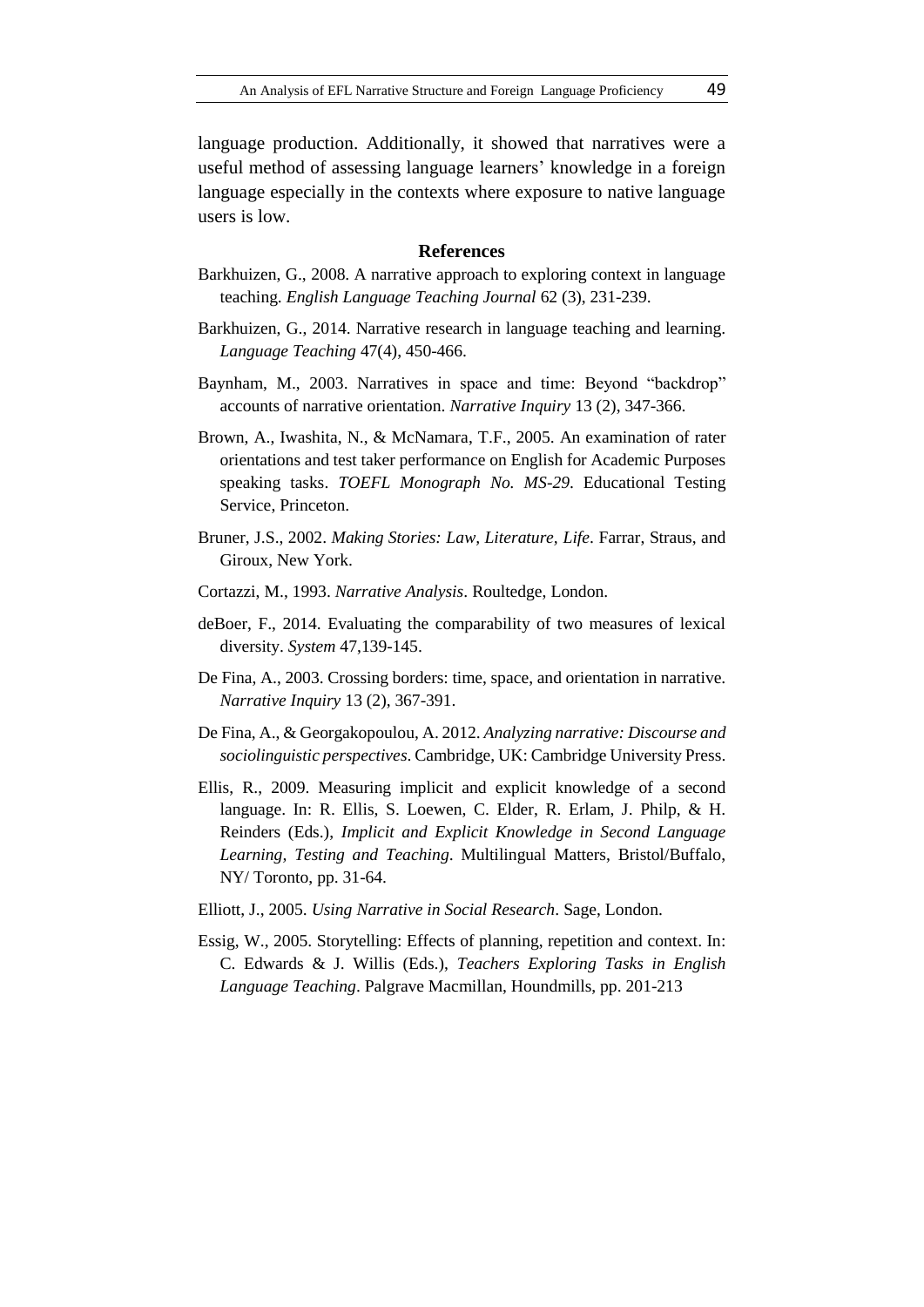- Ferber, A.L., 2000. A comment on Aguirre: taking narrative seriously. *Sociological Perspectives* 43 (2), 341-349.
- Gee, J. P. 1991. A linguistic approach to narrative. *Journal of Narrative and Life History*. 1(1), 15-39
- Geelan, D., 2003. *Weaving Narrative Nets to Capture Classrooms*. Kluwer Academic Publishers, London.
- Guariento, W., & Morley, J., 2001. Text and task authenticity in the EFL classroom. *ELT Journal* 55, 347-353.
- Herman, D., 2001. Special reference in narrative domain. *Text* 21 (4), 515- 541.
- Hewson, S., 2007. Researcher know thyself: Critical reflection on a teacher's research journey: If I had known then. *TESOL in Context* 16, 25-32.
- Housen, A., & Kuiken, F., 2009. Complexity, accuracy, and fluency in second language acquisition. *Applied Linguistics* 30 (4), 461-473.
- IELTS, 2011. IELTS Test Takers My Test Score Retrieved 9 September, 2011, from fhttp://ielts.org/test\_takers\_information/getting\_my\_results/my\_test\_scor e.aspx
- Kang, J.Y., 2003. On the ability to tell good stories in another language: Analysis of Korean EFL learners' oral foreign story narratives. *Narrative Inquiry* 13 (1), 127-149.
- Kang, J.Y., 2006. Producing culturally appropriate narratives in English as a foreign language: a discourse analysis of Korean EFL learners' written narratives. *Narrative Inquiry* 16 (2), 379-407.
- Kvale, S., 1996. *Interviews: An Introduction to Qualitative Research Interviewing*. Sage, Thousand Oaks.
- Labov, W., 1972. *Language in the Inner City*. Basil Blackwell, Oxford.
- Labov, W., 1997. Some further steps in narrative analysis. *Journal of Narrative Inquiry and Life Histor*y 7 (1/4), 395-415.
- Labov, W., 2008. Where I should begin? In: D. Schiffrin, A. De Fina, & A. Nylund (Eds.), *Telling Stories: Language, Narrative and Social Life*. Georgetown University Press, Washington, pp. 7-22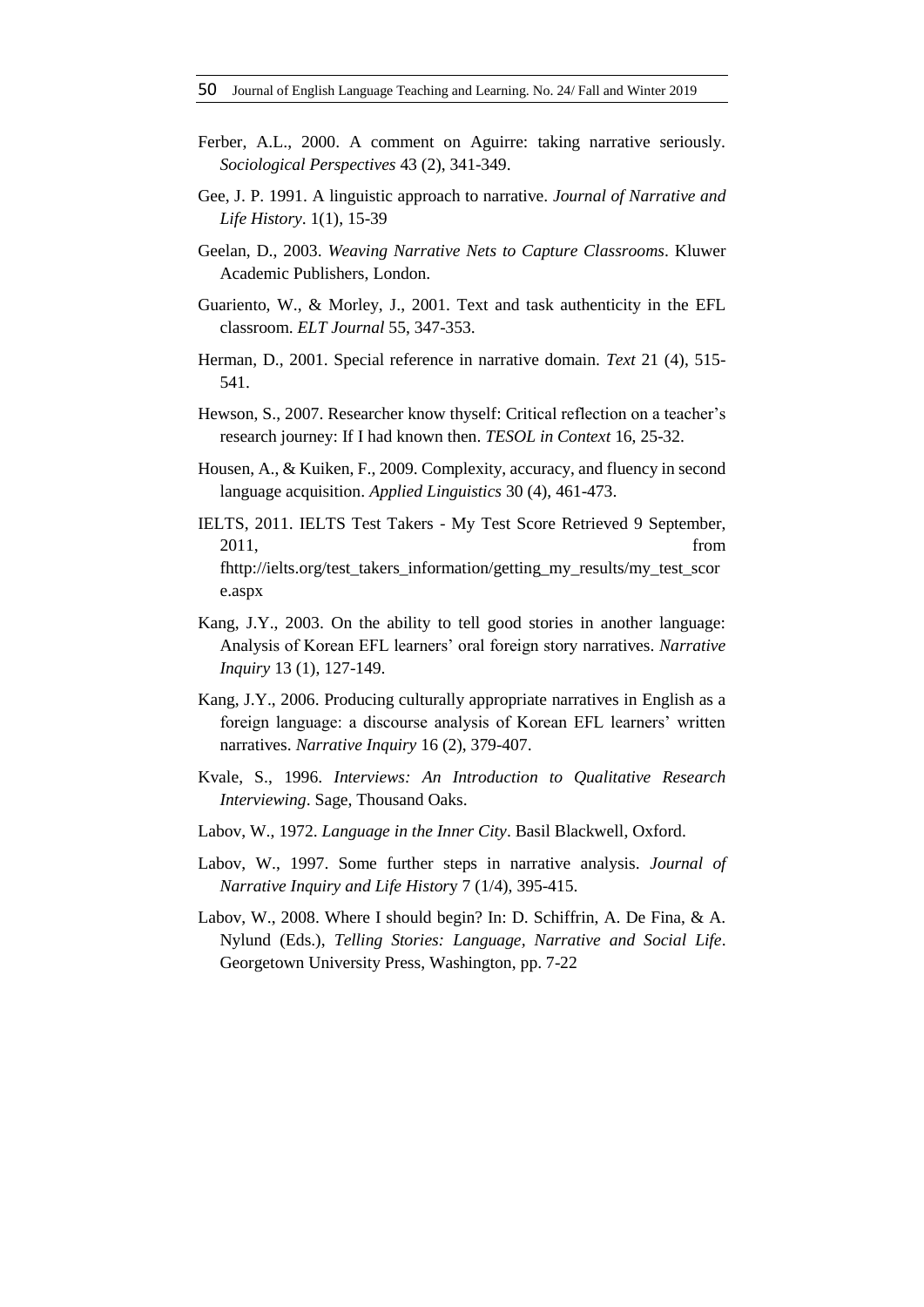- Labov, W., & Fanshel, D., 1977. *Therapeutic Discourse, Psychotherapy as Conversation*. Academic Press, New York.
- Labov, W., & Waletzky, J., 1967. Narrative analysis: Oral versions of personal experience. In: J. Helm (Ed.), *Essays On the Verbal and Visual Arts*. University of Washington Press, Seattle, pp. 12-44
- Lee, M.P., 2003. Discourse structure and rhetoric of English narratives: Differences between native English and Chinese non-native English writers. *Text & Talk* 23, 347-368.
- McClure, E., Mason, J., & Williams, J., 1983. Sociocultural variables in children's sequencing of stories. *Discourse Processes* 6, 131-143.
- Mishler, E. G. 1995. Models of narrative analysis: A typology. *Journal of Narrative and Life History*, 5(2), 87-123.
- Nation, P., 2001. *Learning Vocabulary in Another Language*. Cambridge University Press, Cambridge.
- Norrick, N. L., 2000. *Conversational Narrative*. Benjamins Publishing, Amsterdam.
- Norrick, N. R., 2003. Remembering and forgetfulness in conversational narrative. *Discourse Processes* 36 (1), 47-76.
- Norrick, N.R., 2005. Interactional remembering in conversational narrative. *Journal of Pragmatics* 37, 1819-1844.
- O'Malley, J.M., Chamot, A.U., Stewner-Manzanares, G., Küpper, L., & Russo, R., 1985. Learning strategies used by beginning and intermediate ESL students. *Language Learning* 35, 21-46.
- Polkinghorne, D.E., 1988. *Narrative Knowing and the Human Sciences*. State University of New York Press, Albany.
- Richards, J.C., & Renandya, S.R., 2002. *Approaches and Methods in Language Teaching*. Cambridge University Press, Cambridge.
- Riessman, C, K., 1993. *Narrative Analysis*. Sage, Newbury Park.
- Riessman, C.K., 2000. Analysis of personal narratives. In: J. F. Gubrium, & J. A. Holstein (Eds.), *Handbook of Interviewing*. Sage Publication, London, pp. 124-141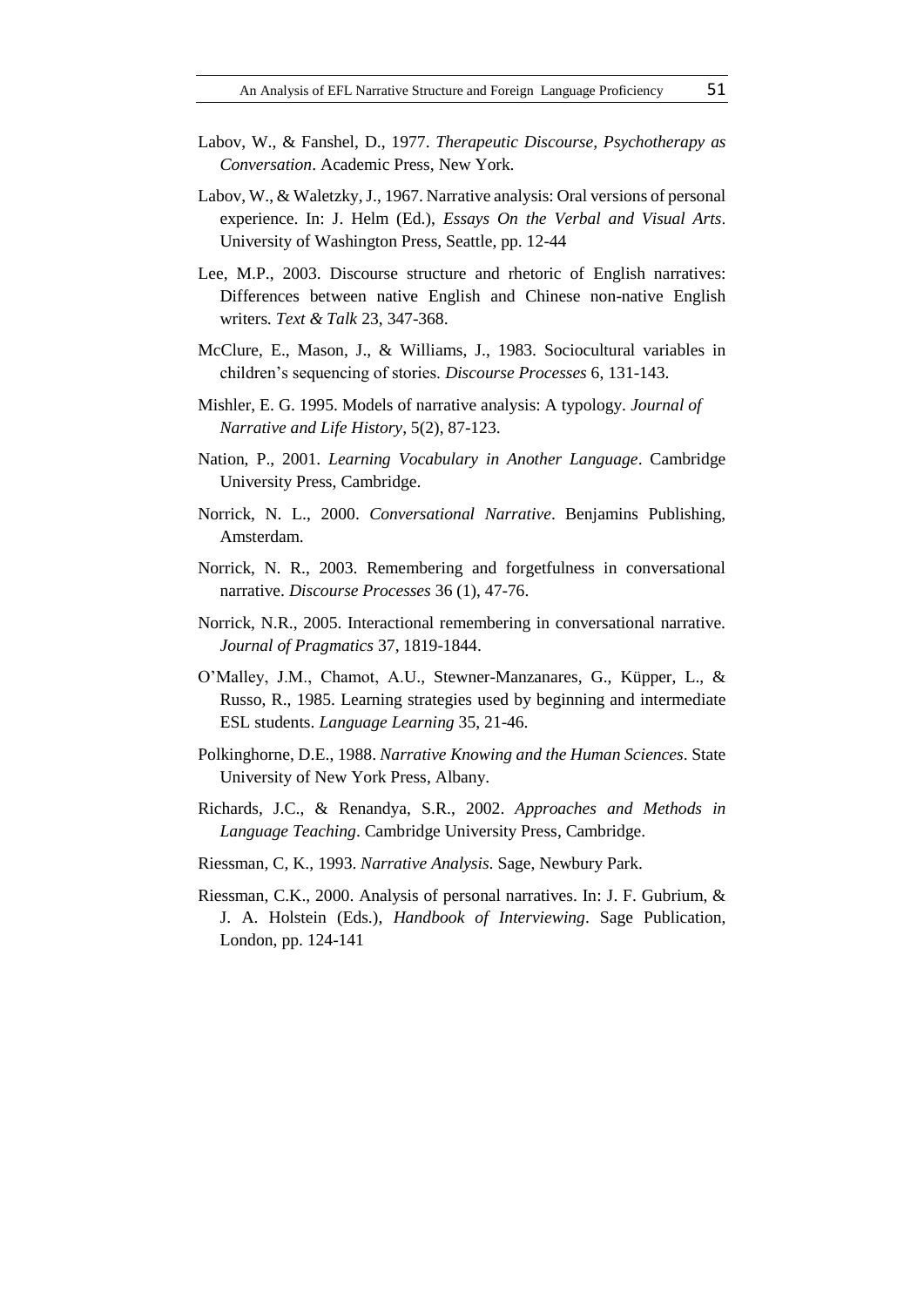- Riessman, C. K. 2008. *Narrative methods in the social sciences*. Thousand Oaks/London: Sage Publications.
- Rühlemann, Ch., 2013. *Narrative in English Conversation*. Cambridge University Press, New York.
- Thornbury, S., 2000. A dogma for EFL. *IATEFL Issues* 153 (2), 187-199.
- Thornbury, S., & Slade, D., 2006. *Conversation: From Description to Pedagogy*. Cambridge University Press, Cambridge.
- Söter, A.O., 1988. The second language learner and cultural transfer in narration. In the set of the set of the set of the set of the set of the set of the set of the set of the set of the set of the set of the set of the set of the set of the set of the set of the set of the set of the set of Purves (Ed.), *Writing Across Languages and Cultures: Issues in Contrastive Rhetoric*. Sage, Newbury Park, pp. 177-205
- Wajnryb, R., 2003. *Stories: Narrative Activities in the Language Classroom*. Cambridge University Press, Cambridge.
- Webster, L., & Mertova, P., 2007. *Using Narrative Inquiry as a Research Method*. Roultedge, London and New York.
- Weinstein, G., 1999. *Learners' Lives as Curriculum: Six Journeys to Immigrant Literacy*. Delta Systems and the Center for Applied Linguistics, McHenry& Washington.

### **Appendix: Transcription System**

Line Independent clause or utterance marked as separate by intonation

| $((\ldots))$           | Incomprehensible                                 |
|------------------------|--------------------------------------------------|
| $\left( .\right)$      | Short pause                                      |
| $(\ldots)$             | Noticeable pause                                 |
| $\left( \ \right)$     | more explanations by the researcher              |
| $\lceil \ \rceil$      | Uncertain transcription                          |
| //<br>speaker(s) talks | The beginning of an overlap where the other      |
| talks                  | The end of an overlap where the other speaker(s) |